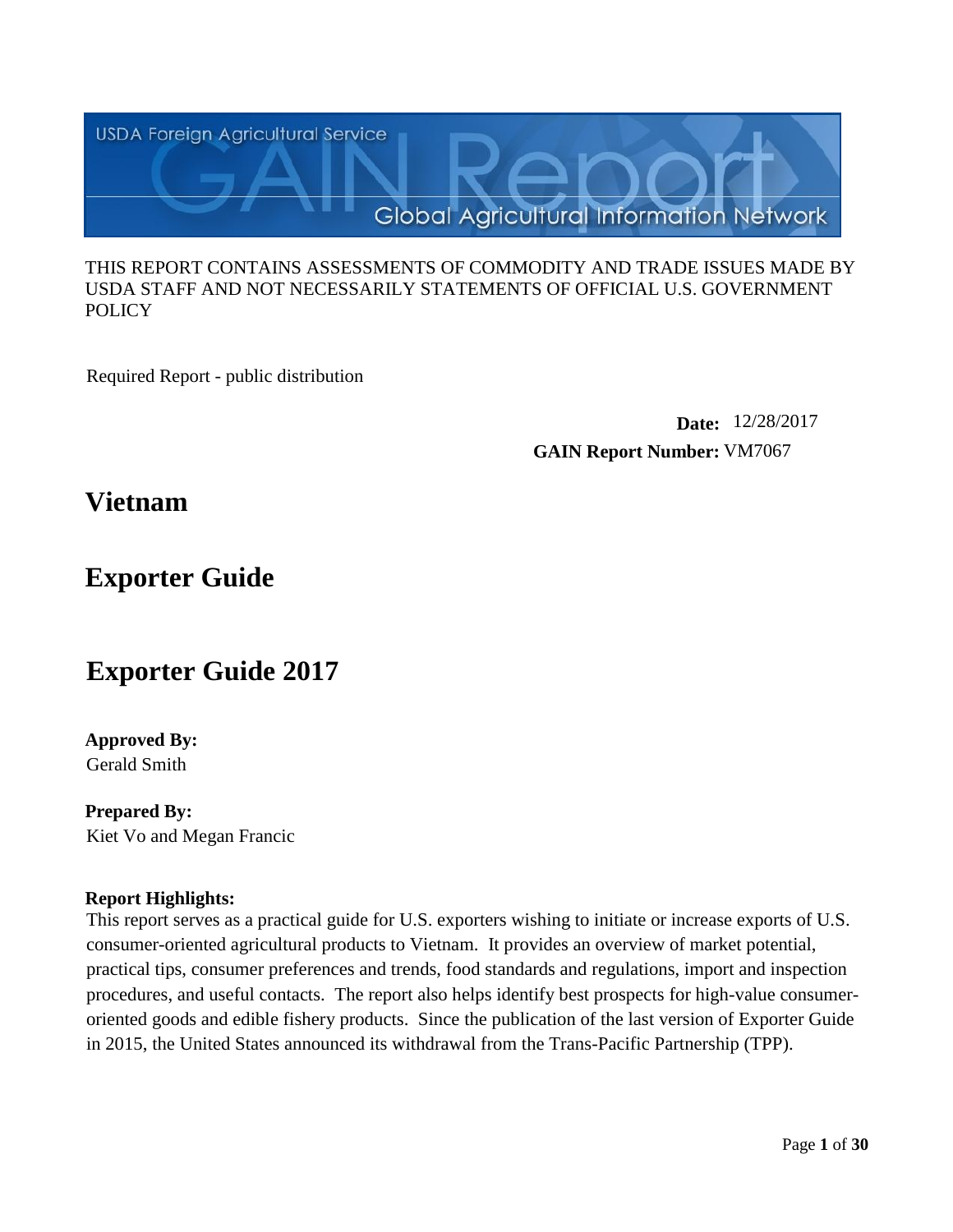## **Table of Contents**

| <b>SECTION I.</b>   |                                                                                        |
|---------------------|----------------------------------------------------------------------------------------|
| <b>SECTION II.</b>  |                                                                                        |
| 1)                  |                                                                                        |
| 2)                  |                                                                                        |
| 3)                  |                                                                                        |
| 4)                  |                                                                                        |
| 4.1                 |                                                                                        |
| 4.2                 |                                                                                        |
| 4.3                 |                                                                                        |
| 4.4                 |                                                                                        |
| <b>SECTION III.</b> | <b>MARKET SECTOR STRUCTURE AND TRENDS  12</b>                                          |
| <b>SECTION IV.</b>  |                                                                                        |
| <b>SECTION V.</b>   | KEY CONTACTS AND FURTHER INFORMATION  18                                               |
| 1)                  | U.S. Department of Agriculture / Foreign Agricultural Service (USDA/FAS) 18            |
| 2)                  |                                                                                        |
| 3)                  |                                                                                        |
| 4)                  |                                                                                        |
| 5)                  |                                                                                        |
|                     |                                                                                        |
|                     |                                                                                        |
|                     |                                                                                        |
|                     |                                                                                        |
|                     |                                                                                        |
|                     | Table B: Consumer Food and Edible Fishery Product Imports (value in thousand US\$)  29 |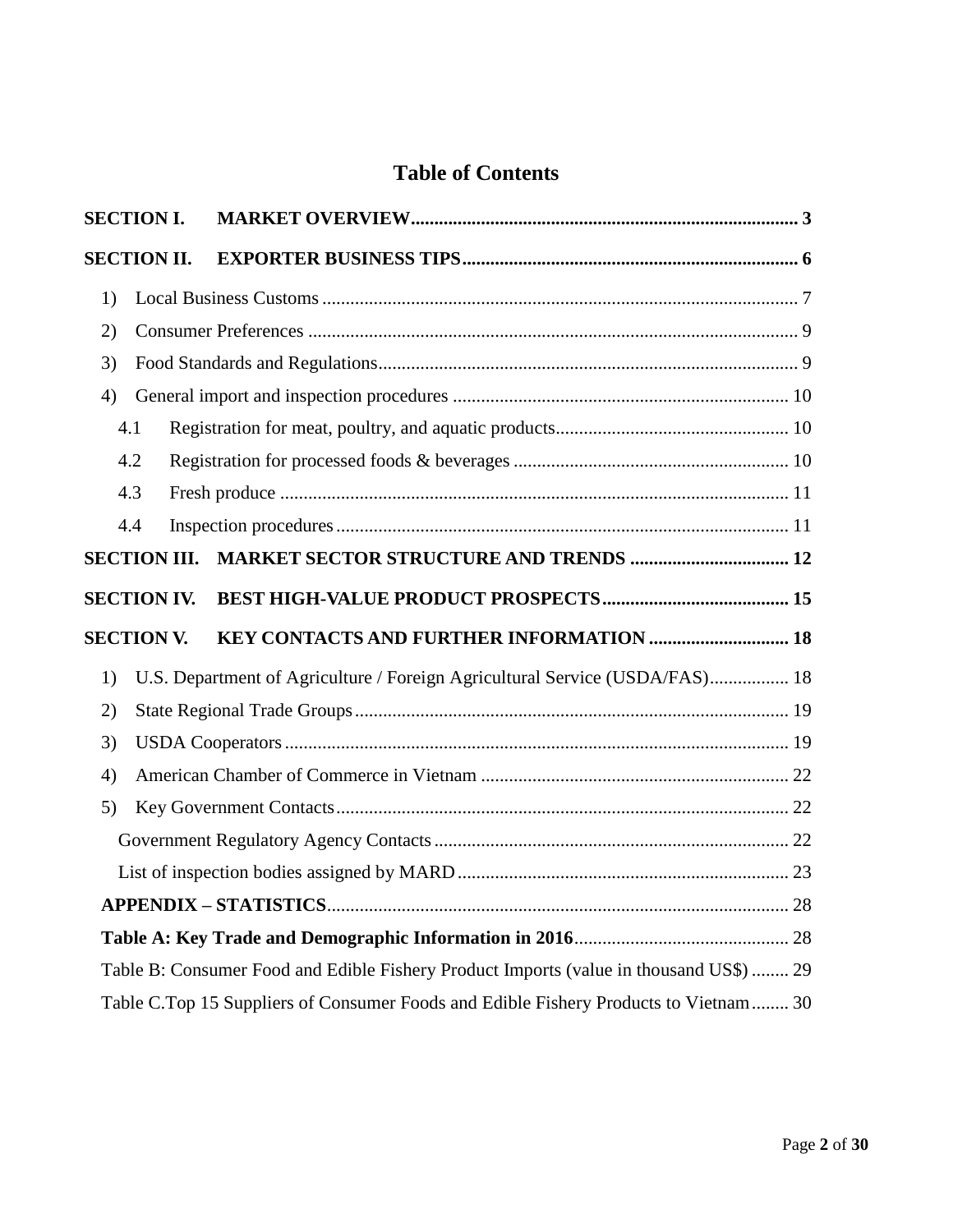## <span id="page-2-0"></span>**SECTION I. MARKET OVERVIEW**

Vietnam is a growing market for consumer-oriented and edible fish and seafood products. World exports of consumer-oriented products to Vietnam have continually accelerated over the past five years, rising from \$7.6 billion in 2012 to \$12.5 billion in 2016, up 5.4 percent over 2015. Likewise, global fish and seafood exports to Vietnam sharply increased from \$2.5 billion in 2012 to \$5.3 billion in 2016, up 22.2 percent over 2015. Vietnam's large population, strong and stable economic growth, growing middle class with higher disposable income, concerns about hygiene and food safety, and rapid development of the modern food retail sector are some of the major factors driving market demand for these products.

Vietnam's population of around 94 million, half of which is under 30, is one of the key reasons behind the strong surge in consumption of consumer-oriented and edible fish and seafood products. Furthermore, an average population growth of 1 percent annually means that nearly one million new potential customers are born every year, making the country extremely attractive to all stakeholders in the food supply chain.

Vietnam's gross domestic product (GDP) continued to grow in 2017, at an estimated rate of 6.7 percent. This is likely driven by robust inflows of foreign direct investment (FDI) following a series of free trade agreements (FTAs) that Vietnam has signed with diverse trading partners.

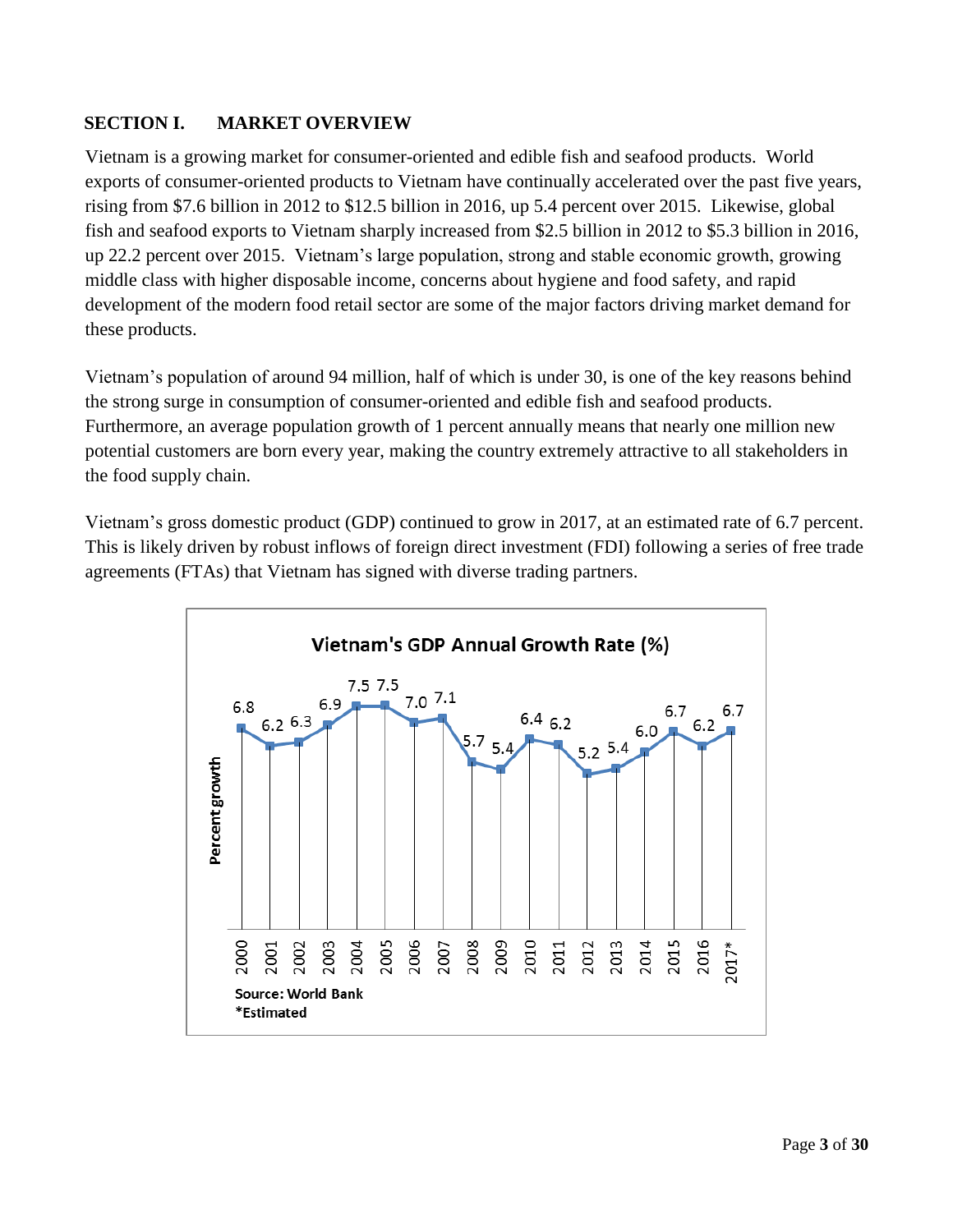As a member of ASEAN, Vietnam is party to ASEAN-China, ASEAN-Korea, ASEAN-Japan, ASEAN-New Zealand-Australia, and ASEAN-India FTAs. Individually, Vietnam has signed the Vietnam-Japan FTA, Vietnam-Korea FTA, Vietnam-Chile FTA, and the Vietnam-Eurasian Economic Union (EAEU). Currently, Vietnam is in the process of negotiating several FTAs, including the Comprehensive and Progressive Agreement for Trans-Pacific Partnership (CPTPP) and an FTA with the EU. Through these FTAs, Vietnam boosts exports and attracts more FDI. In exchange, Vietnam is committed to lowering import tariffs, eliminating quotas, increasing market access for goods and services, strengthening protections for intellectual property rights (IPR), enhancing legislative and regulatory transparency, and improving commercial dispute settlement and trade facilitation processes. These FTAs with other trading partners, especially the prospects of reducing and eliminating tariffs, threaten the competiveness of U.S. food and agricultural exports.

Vietnam's increasing global economic integration and market-oriented reforms have generated broad development gains over the past two decades. These economic gains include raising per capita income from \$430 in 2000 to approximately \$2,185 by the end of 2016, dramatically reducing poverty levels and propelling Vietnam into the ranks of the world's lower middle income countries. Urban dwellers have fared well during Vietnam's economic transformation. Citizens living in first and second-tier cities have income about 2 to 3 times higher than the national average and are more open to new and high-value food products than shoppers in rural areas.

Consumers' awareness of food safety issues and incidents has greatly improved due to the proliferation of social networks. Warnings about unsafe food and food poisonings are regularly shared on Facebook and other social media networks. Food poisonings in Vietnam are reportedly common, despite the continuing efforts of all levels of government to reduce the incidence. According to the Vietnam Ministry of Health, in 2016, 129 serious cases of food poisonings were reported, which resulted in over 4,100 injuries and 12 deaths. Therefore, Vietnamese consumers are becoming more cautious of products they purchase and/or consume. Since brand awareness is still limited, a perceived quality associated with a product's country-of-origin is becoming a key indicator for food shoppers in Vietnam. Most food products imported from developed economies are welcomed for their safety.

Additionally, the proliferation of the modern food retail sector in recent years has offered local consumers more shopping options outside of traditional wet markets. Key players (hypermarkets, supermarkets) include, Coopmart, Vinmart, MM Mega Mart, Big C, Lotte Mart, Aeon, Aeon-Citimart, Aeon-Fivimart, and Auchan. Meanwhile, there are hundreds of convenience stores chains opening such as Circle K, Family Mart, B's Mart, Vinmart+, Ministop, 7-Eleven, and Shop & Go. The growing modern retail channel plays a critical role in bringing in high-value food products and helping change consumers' purchasing behavior. More information about the modern food retail sector is available in GAIN report **VM6081**, "Vietnam Retail Foods Sector Report, 2016."

In short, market demand for high-value and safe consumer-oriented foods and edible fishery products continues to grow in Vietnam.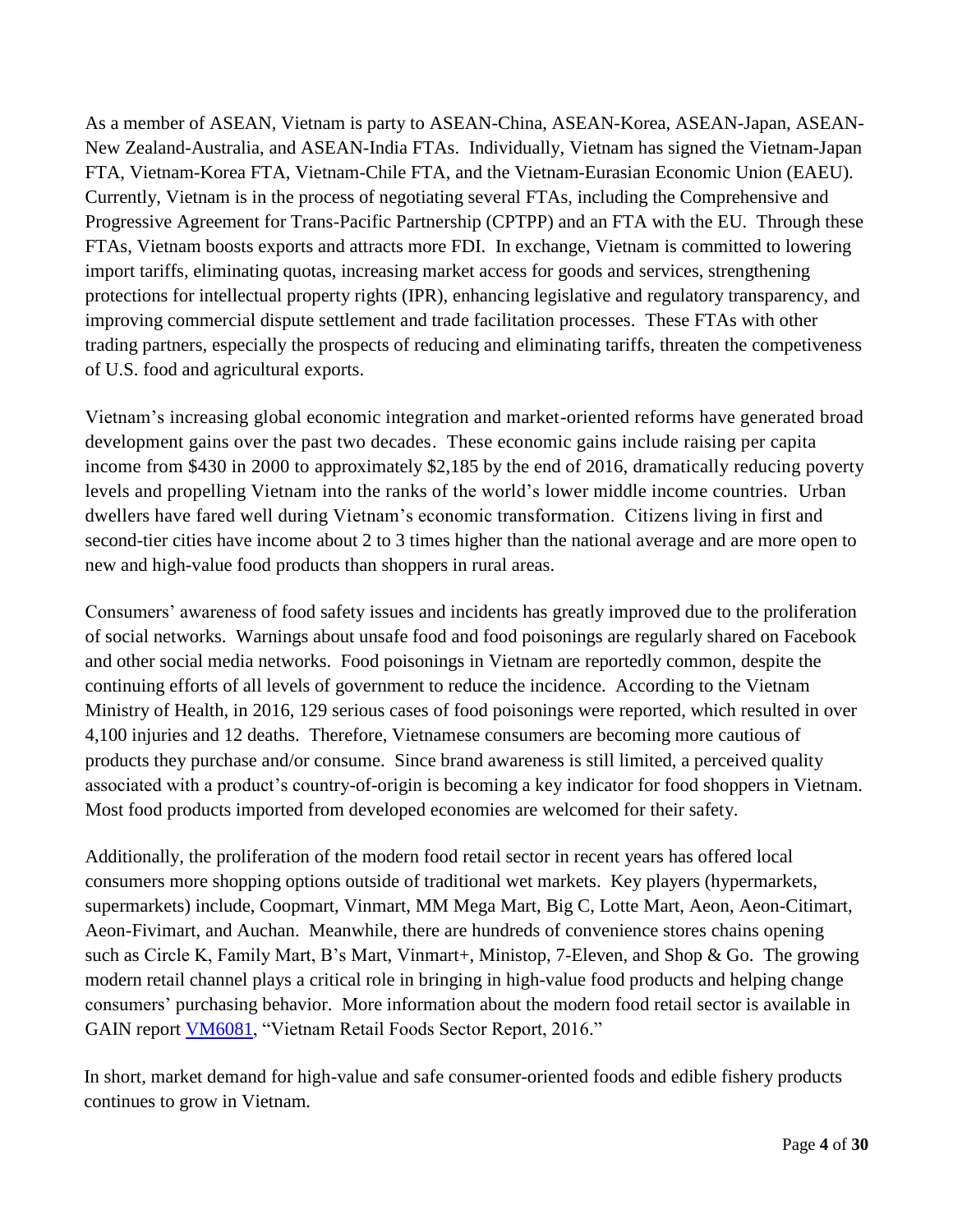#### **Table 1: Advantages and Challenges**

| <b>Advantages</b>                                                                                                                                                                                                 | <b>Challenges</b>                                                                                                                                                                                                                                                                                                                                                                                                                                                                                                                  |
|-------------------------------------------------------------------------------------------------------------------------------------------------------------------------------------------------------------------|------------------------------------------------------------------------------------------------------------------------------------------------------------------------------------------------------------------------------------------------------------------------------------------------------------------------------------------------------------------------------------------------------------------------------------------------------------------------------------------------------------------------------------|
| Demand for high-value consumer-<br>oriented and seafood products has<br>steadily increased over the past five<br>years.                                                                                           | Registration for new items is costly and burdensome.                                                                                                                                                                                                                                                                                                                                                                                                                                                                               |
| Strong GDP growth, higher per capita<br>income, rapid urbanization, and<br>concerns about food safety continue to<br>drive the growth of the modern food<br>service, food retail, and food<br>processing sectors. | U.S. products, in particular poultry, meat, fruits, dairy<br>products, confectionery, wine and spirits, have become<br>less competitive than those imported from ASEAN<br>members, as well as countries with FTAs/potential FTAs<br>with Vietnam (China, Japan, South Korea, New Zealand,<br>Australia, Chile, India, and the EU), due to higher tariffs,<br>high shipping costs, and being subjected to custom value<br>determination. <sup>1</sup> Therefore, U.S. market share has not<br>kept pace with overall market growth. |
| Consumers in Vietnam view U.S.<br>products as high quality and safe.<br>Since awareness of food safety is<br>increasing, consumers are more<br>willing to pay a premium for safe<br>food.                         | U.S. products are still expensive to low and middle-class<br>households.                                                                                                                                                                                                                                                                                                                                                                                                                                                           |

 1 Custom value determination: Vietnam Customs has developed a specific procedure called "custom value determination" that it believes combats fraud on a variety of products including poultry, meat, grapes, cherries, and wine and spirits. Based on a database of historical import prices that Customs maintains, a reference price list was built and is regularly updated to compare with imported prices. If importers declare prices lower than the reference prices, Customs will carry out a price consultation process with the firms.

Often, the reference prices set by Vietnam Customs are higher than the prices declared by importers. Higher prices mean importers must pay greater import tariffs.

Submitting supportive documents, including electronic export information, commercial invoices, contracts, bank transfer receipts, or even correspondences between the exporter and importer about the transaction, is a common practice that importers are using to negotiate with local custom officers. The importers are also providing documents notarized by a U.S. Notary Public, translated and authenticated by Vietnam's Embassy to the United States to fortify the evidence. This is a "de facto" procedure, not official import protocol, by which importers try to convince Customs officials to accept the invoiced prices. Though the efforts are not always successful, presenting these supporting documents is likely the best option available for the time being.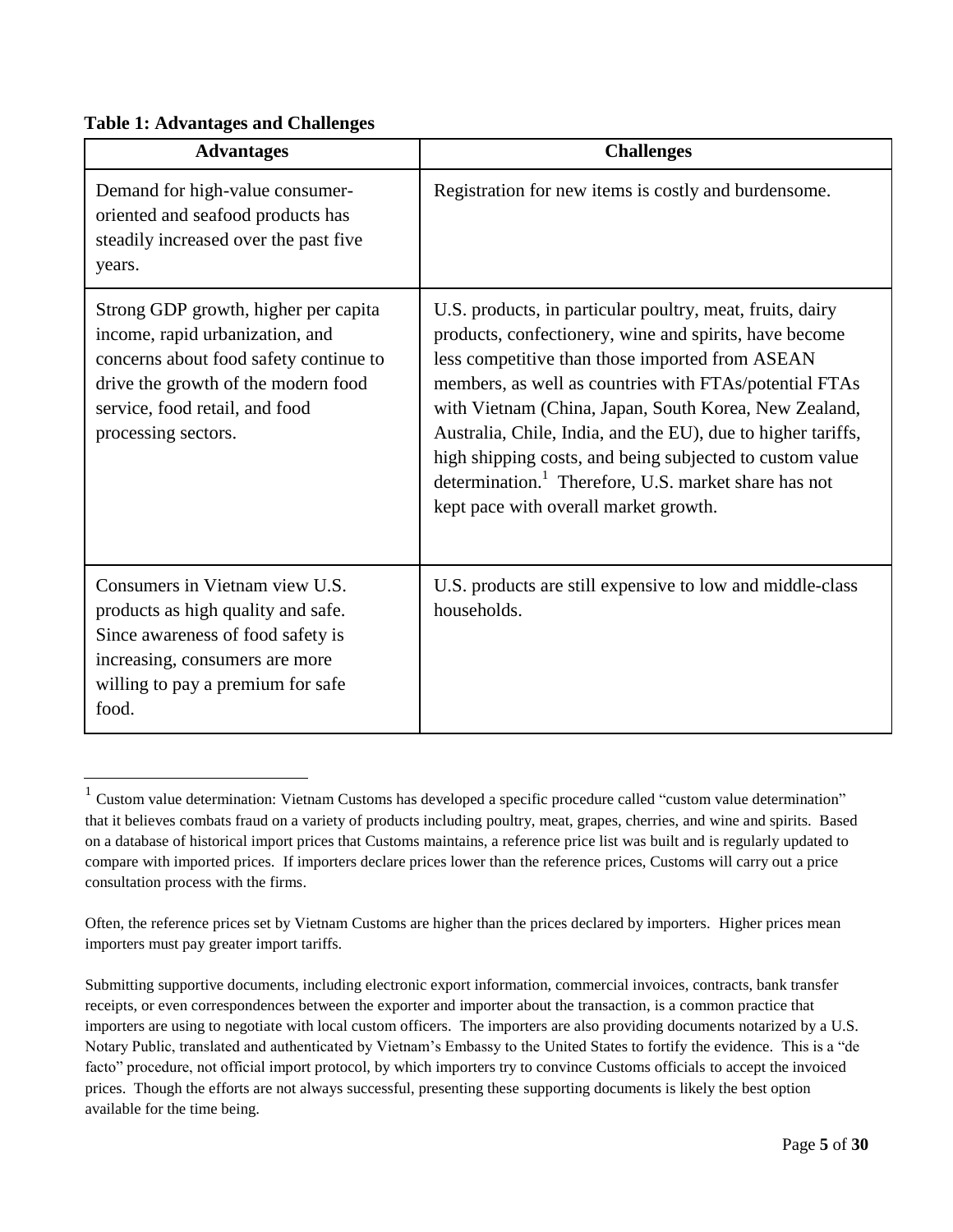Modern food retail outlets are acknowledged as cleaner, safer, more comfortable, more enjoyable, and more diverse than wet markets. Modern retail chain investors usually favor products coming from their home countries, and most chains are not U.S.-owned.

## <span id="page-5-0"></span>**SECTION II. EXPORTER BUSINESS TIPS**

Vietnam has become an important market for U.S. consumer-oriented and edible fishery products. In 2016, U.S. exports of these two product categories to Vietnam reached \$816 million and \$101 million respectively, a 6.7 percent increase and 9.2 percent decrease over 2015, giving the United States 6.5 percent and 1.9 percent market share.<sup>2</sup> U.S. fishery products exports dropped likely due to the decline in exports of U.S. lobsters<sup>3</sup> to Vietnam. This made Vietnam the  $14<sup>th</sup>$  largest importer of U.S. consumer-oriented agricultural products and the 11<sup>th</sup> largest market for U.S. seafood products.



<sup>2</sup> Global Trade Atlas

 $3$  HS code: 030622, Lobsters (Homarus Spp.), Live, Fresh, Chilled, Dried, Salted or In Brine, or Cooked by Steaming or Boiling in Water, Not Frozen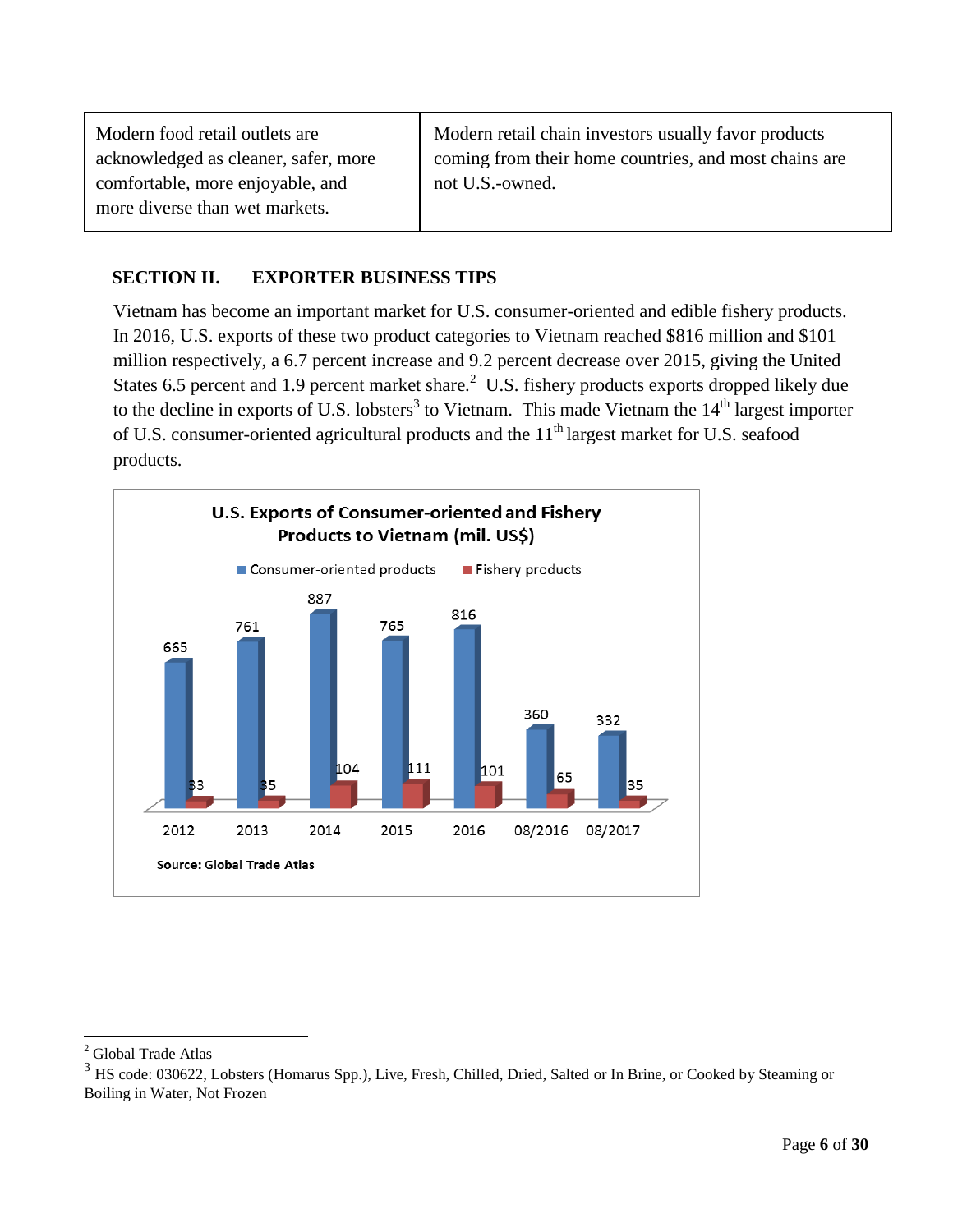Even though there are vast business opportunities, Vietnam is also a challenging market with fierce competition, complex regulations, high import tariffs, and heavy bureaucracy. U.S. exporters should have proper strategic approaches for entering the market. FAS/Vietnam recommends the following:

## <span id="page-6-0"></span>**1) Local Business Customs**

- The full name of an average Vietnamese person usually consists of three components that are placed in the order of family name – middle name  $(s)$  – given name. This order sometimes confuses Westerners. Remember that most Vietnamese people refer to each other by their given name. Using "Mr." or "Ms." and then given name is a common and respectful way to communicate, especially in the first meeting.
- Travel to Vietnam to meet with new customers or to reach out to existing clients is highly recommended. Such visits help U.S. exporters better evaluate partnerships, build up connections, and identify new opportunities, existing issues, and potential obstacles. Vietnamese highly appreciate face-to-face meetings with new-to-market exporters in the initial stages. Additionally, a personal introduction or recommendation from the U.S. government offices, trade associations, and/or existing trade partners will enhance the firm's credibility and acceptance.
- Remember to bring business cards with you wherever you go. Even casual meetings begin with an exchange of business cards. Failure to provide business cards may reduce credibility. Additionally, Vietnamese people usually offer their business cards with both two hands to show their respect. They would highly appreciate the same greeting.
- It is essential to conduct intensive research to identify the most appropriate entry strategy. Market demand, market access regulations, prices, consumers' preferences, competitors, distribution channels, and taxes are some of the most critical issues.
- Trade show participation is a very important marketing tool to advertise products to the target market. Among a series of food shows in Vietnam, Food and Hotel Vietnam (FHV) show has stood out as Vietnam's main food and hospitality sourcing and networking trade event. Unlike most of the food shows that are open to the public, the FHV show serves "trade-only" business stakeholders, researchers, and administrators in the food and hospitality sector. The USDA has sponsored a "USA Pavilion" at the FHV show since its inception in 2004. The USDA-endorsed USA Pavilion is a partnership between FAS and diverse USDA Cooperators, providing invaluable industry knowledge to Vietnamese companies seeking to import diverse consumer related food and fishery products from the United States. The next shows are scheduled on November 28 through 30, 2018, in Hanoi and from April 24 through 26, 2019 in HCMC. Additional information about the shows is available at [http://foodnhotelvietnam.com/.](http://foodnhotelvietnam.com/)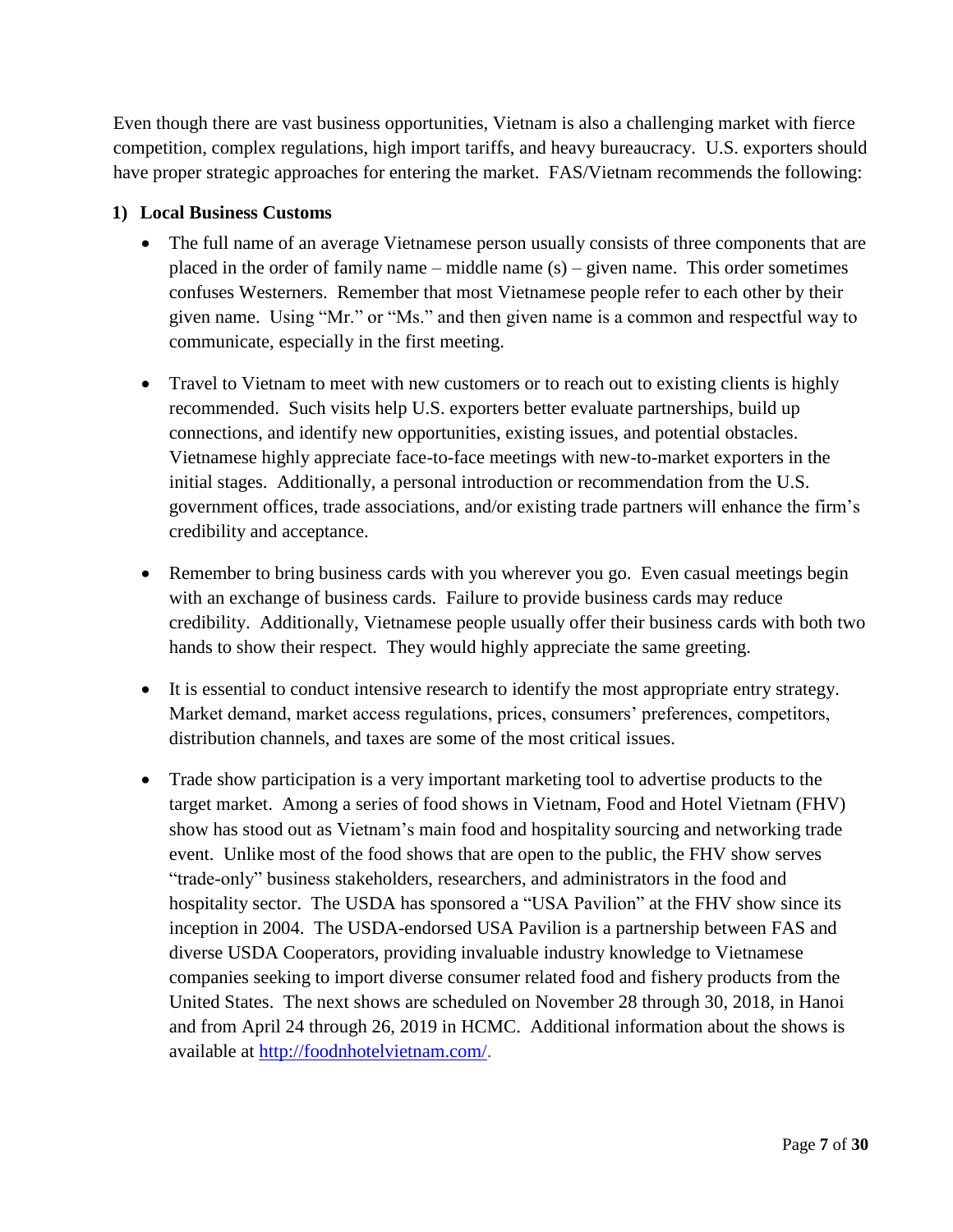- Try not to arrange business meetings on or near Vietnam's national holidays, including Lunar New Year ("Tet"), which varies each year from between mid-January to mid-February, Liberation Day (April 30), Labor Day (May 1), and the Hung King Festival  $(10^{th}$ day of the third lunar month). Vietnamese people usually begin celebrating Lunar New Year a week before the holiday and only fully resume working a week after the official holiday. During those time periods, communications with local businesses will slow down as people take vacations and/or go back to their hometown for family reunions.
- Taking an interpreter to the first meetings with new customers is strongly advised. Many Vietnamese businessmen are proficient at reading and writing, but are not always comfortable speaking English. Try to speak with your Vietnamese counterparts in short, simple, and jargon-free sentences to make sure they fully understand you. What may sound simple and clear to you may not be so simple and clear in Vietnamese, or in the Vietnamese business context.
- After the first approach, additional follow-up visits, phone calls, and emails play an important role in building the business relationship.
- Vietnamese businesses have a tendency to not reply to offers that they are not interested in. They may show strong interest at the beginning of discussions, but easily run out of steam when facing difficulties in implementing details.
- Vietnamese SMEs are unlikely to be aware of many trade policies and regulations, and are therefore vulnerable to adverse effects caused by changes. When facing problems, businesses tend to overcome issues individually. Therefore, it is necessary to verify if a local partner is knowledgeable about import and distribution procedures, including products registration, labeling, and custom clearance procedures.
- Vietnamese businesses tend to be more price than quality sensitive and often seek exclusive import and distribution rights and financial support when launching new-to-market products and marketing activities.
- Flexibility in sales is important to consider when doing business with Vietnamese partners. Small orders are usually placed to "test the waters," but this does not mean that the local importer is not committed to the business.
- Payment should be seriously taken into account when doing business with new customers, even when the local partner is well-established. If they cannot accept 100 percent telegraphic transfer  $(T/T)$  in advance, irrevocable letter of credit ( $L/C$ ) at sight is likely the most secure payment term.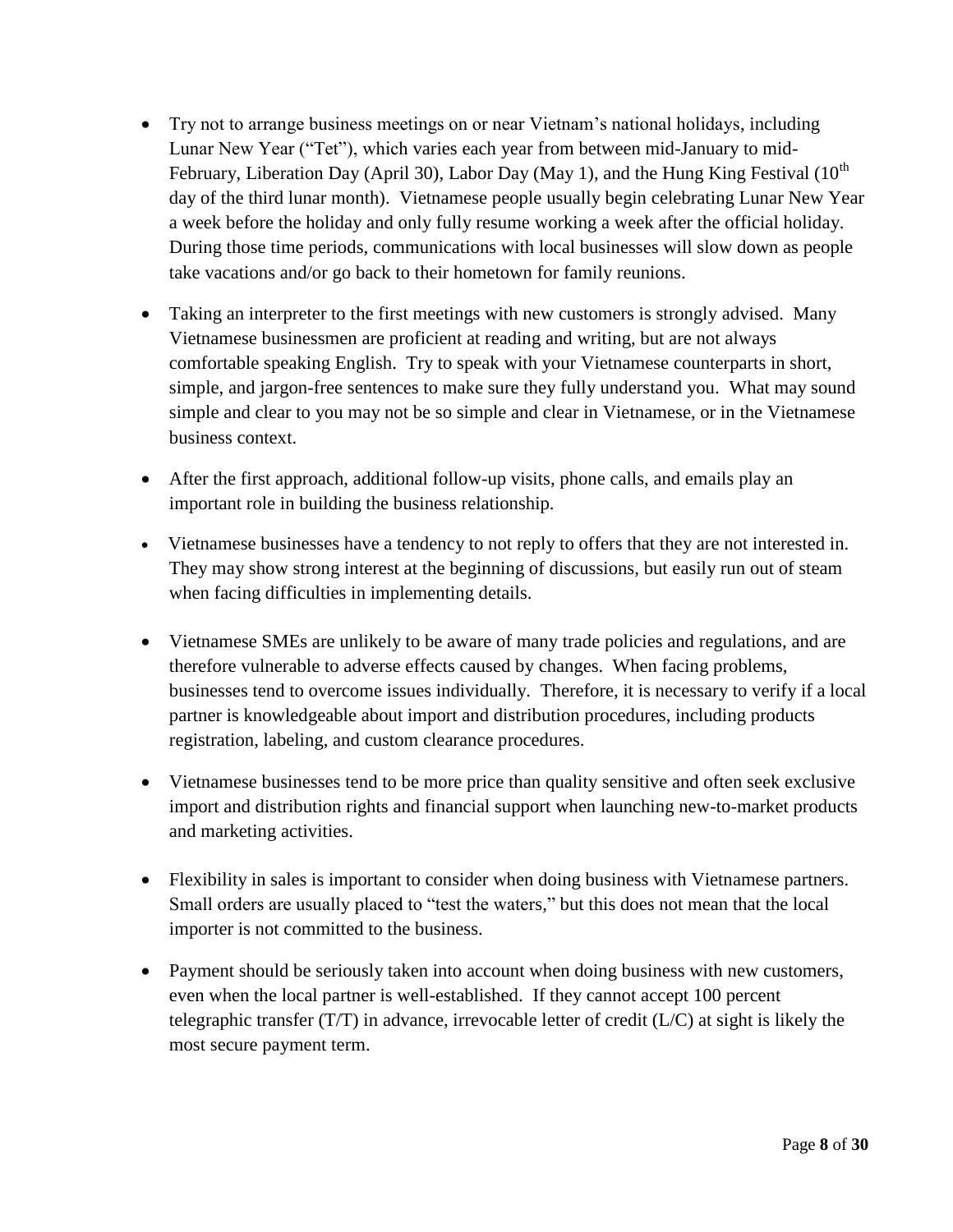## <span id="page-8-0"></span>**2) Consumer Preferences**

Average Vietnamese households spend a sizeable portion of their income on basic food items, including rice, salt, sugar, eggs, meats and fish, vegetables, cooking oil, and sauces and condiments. The majority of Vietnamese consumers:

- Shop daily for food items at wet markets and/or groceries stores in their neighborhood
- Purchase products that are fresh and available in the market, with priority given to known and trusted vendors
- Bargain with vendors over prices and are happy with even small discounts

However, shopping habits are gradually changing due to the strong development of the modern food retail sector and growing food safety concerns. Consumers are coming to modern retail food channels more frequently because:

- The shopping environment is cleaner and more pleasant
- Food products are perceived as more diverse, better controlled and stored, more hygienic, and safer than food items at wet markets and/or traditional groceries stores
- The availability of diverse non-food products, including household products, cosmetics, garments, footwear, toys, electronics and small appliances. Additionally, playgrounds for kids, fast food stores, and food courts add value to the consumer experience

## <span id="page-8-1"></span>**3) Food Standards and Regulations**

It is a challenge for any food exporter to fully understand the complex environment caused by overlapping and frequently-changing food standards and food safety regulations in Vietnam. U.S. exporters, especially those new to the Vietnamese market, are advised to refer the following reports to have an overview of Food Standards and Regulations, as well as required certificates:

- The 2016 FAIRS country report  $VM6077$  provides an update on the food laws and regulations currently in force in Vietnam.
- The 2016 FAIRS Export Certificate Report [VM6078](https://gain.fas.usda.gov/Recent%20GAIN%20Publications/Food%20and%20Agricultural%20Import%20Regulations%20and%20Standards%20-%20Certification_Hanoi_Vietnam_12-19-2016.pdf) provides an overview of the health and quarantine certificates needed for exporting food and agricultural products to Vietnam.

FAIRS and GAIN reports are regularly updated online to keep U.S. exporters up to speed with Vietnam's food standards and safety regulations. U.S. exporters can find the most recent reports pertaining to their respective interests by navigating the website: [https://gain.fas.usda.gov/Lists/Advanced%20Search/AllItems.aspx.](https://gain.fas.usda.gov/Lists/Advanced%20Search/AllItems.aspx)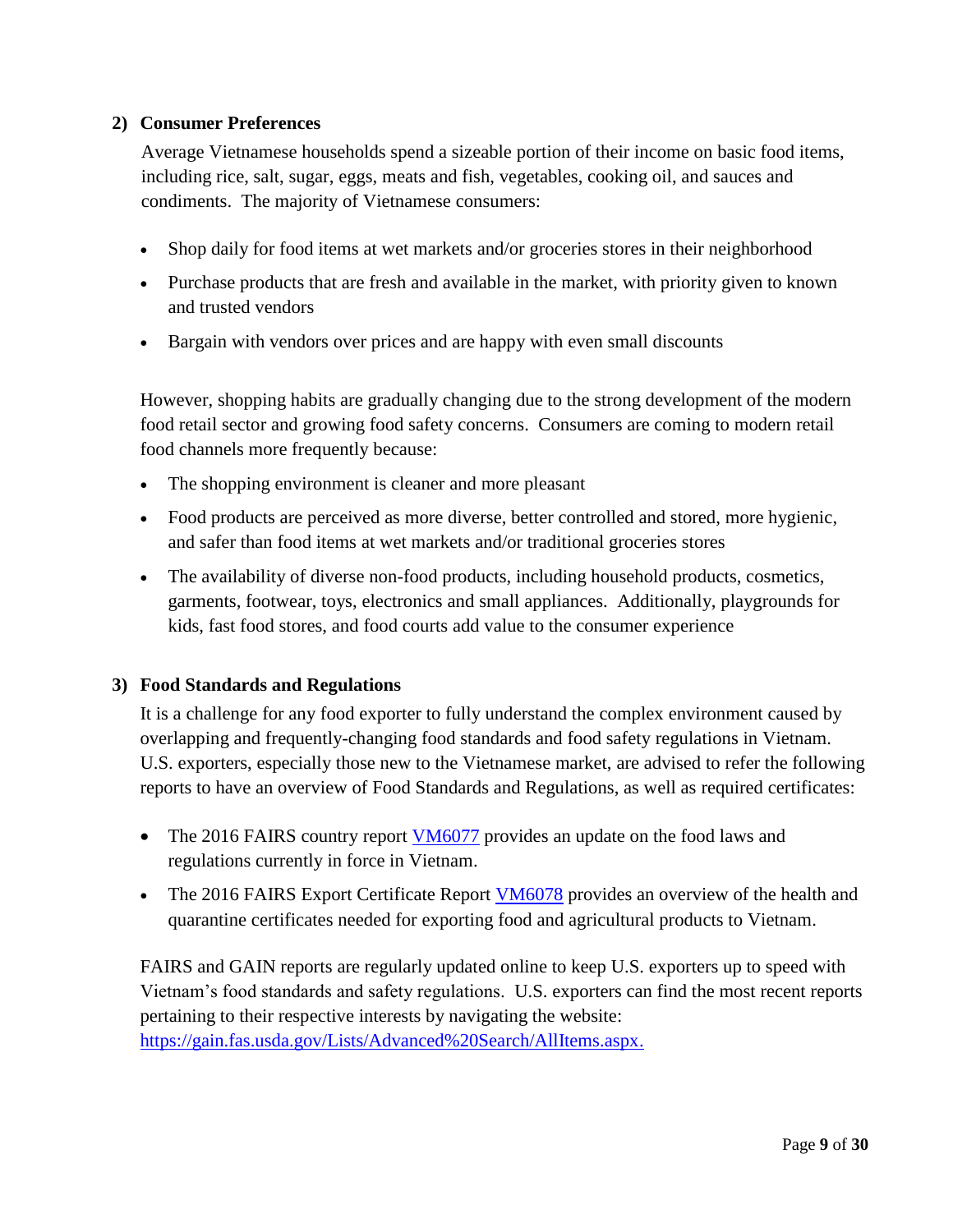Additionally, new-to-market U.S. exporters are advised to look into export requirements for Vietnam updated by USDA agencies, including FSIS [\(www.fsis.usda.gov](http://www.fsis.usda.gov/) ), APHIS [\(www.aphis.usda.gov](http://www.aphis.usda.gov/) ), and AMS [\(www.ams.usda.gov\)](http://www.ams.usda.gov/).

## <span id="page-9-0"></span>**4) General import and inspection procedures**

The red tape in Vietnam is quite complex and regulations change frequently. Additionally, enforcement of regulations is not always consistent since it is interpreted differently from port to port. Do not assume that the same rules apply to all imports and all ports equally. Below find brief guidance for U.S. exporters that are new to the Vietnamese market:

## <span id="page-9-1"></span>**4.1 Registration for meat, poultry, and aquatic products**

Exporters that wish to export meat, poultry, and seafood products to Vietnam must register with MARD/Department of Animal Health (DAH). Once approved, the establishments will be posted on DAH's website<http://www.cucthuy.gov.vn/> and be allowed to export their registered products to Vietnam. Current exporters who wish to ship new products to Vietnam must re-submit a revised Appendix 3 indicating the facility's desire to ship those products to Vietnam.

For registration, U.S. companies are required to fill out the Appendix 3 template<sup>4</sup> and send it to FAS Vietnam via e-mails at [usda4circ25@gmail.com;](mailto:usda4circ25@gmail.com) [aghanoi@fas.usda.gov](mailto:aghanoi@fas.usda.gov) for review and consultation. Then the final version with signature must be mailed to FAS Hanoi, which will submit it to DAH for approval.

## *Special note for live aquatic species:*

*U.S. exporters of live aquatic species are advised to look into appendix 05 of Circular No. 04/2015/TT-BNTPTNT dated February 12, 2015, issued by MARD to identify whether the species they want to export to Vietnam are included in the list of live aquatic species permitted to be imported as food. If not, the exporter must coordinate with local importer(s) to get import permit(s) from Vietnam's Directorate of Fisheries before bringing the products to Vietnam. More information about the Circular 04 is available at [VM5035.](https://gain.fas.usda.gov/Recent%20GAIN%20Publications/MARD%20Releases%20Circular%20Summarizing%20Import%20Procedures_Hanoi_Vietnam_6-2-2015.pdf)*

## <span id="page-9-2"></span>**4.2 Registration for processed foods & beverages**

Registration for new products will be done by local importers. U.S. exporters would have to support them by providing certificate(s) and product samples which are required by local government.

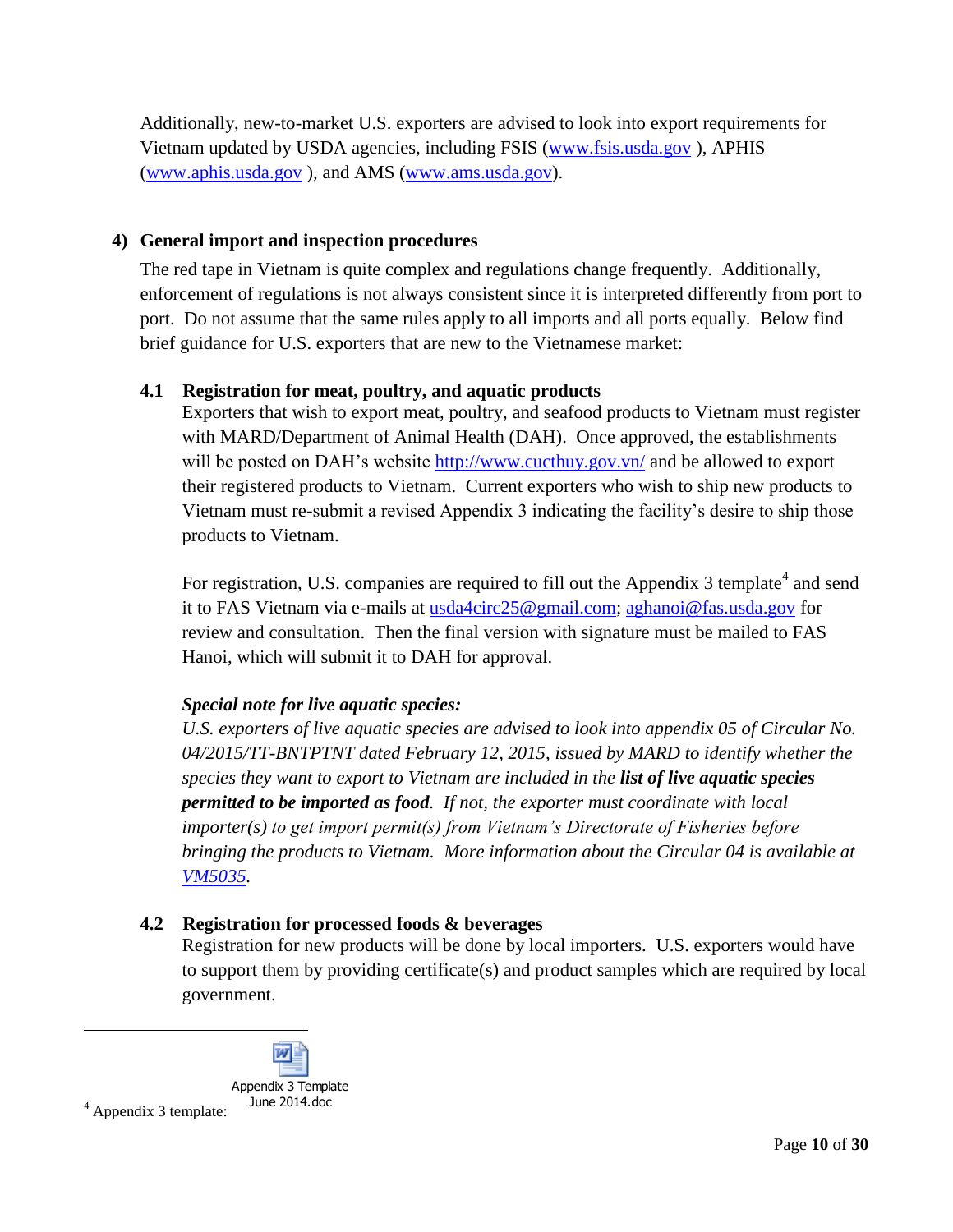## *Special note for alcohol beverages:*

*Wine, beer, and spirits are subject to a special consumption tax (SCT). SCT rates have increased 5 percent every year, from 2016 to 2018, and taxable prices have been shifted from import prices to selling prices. Please refer to [VM6056](https://gain.fas.usda.gov/Recent%20GAIN%20Publications/Changes%20to%20Special%20Consumption%20Tax%20on%20Alcoholic%20Beverages_Hanoi_Vietnam_9-27-2016.pdf) for more details.*

## <span id="page-10-0"></span>**4.3 Fresh produce**

Fresh produce is subject to plant quarantine, and fresh fruits, roots, living plants, and living parts of plants are subject to pest risk assessment (PRA). Please refer to [VM4057](https://gain.fas.usda.gov/Recent%20GAIN%20Publications/MARD%20Reissues%20Quarantine%20and%20Pest%20Risk%20Analysis%20Regs_Hanoi_Vietnam_11-4-2014.pdf) for quarantine and PRA regulations and [VM5047](https://gain.fas.usda.gov/Recent%20GAIN%20Publications/MARD%20Publishes%20List%20of%20HS%20Codes%20Subject%20to%20Plant%20Quarantine%20Regs_Hanoi_Vietnam_7-23-2015.pdf) for a list of HS Codes subject to plant quarantine regulations for further details. To date, Vietnam has officially granted access for four varieties of U.S. fresh fruits (apples, cherries, grapes, and pears), U.S. fresh potatoes (not seed potatoes), and plant origin products listed in the attached list.<sup>5</sup>

## <span id="page-10-1"></span>**4.4 Inspection procedures**

New-to-market U.S. exporters should be aware of certificates required by Vietnamese authorities for their respective products. Shipments can be rejected due to lack of required certificates or even late submission. Review USDA agencies' websites as noted above, and verify which certificates are required with FAS Vietnam, U.S. Trade Associations (or USDA Cooperators), or your local partners before you ship to minimize the risk of shipment detention or rejection.



Please note that this list is continually updated on the website of Vietnam's Plant Protection Department. For the most recent list, please contact FAS Vietnam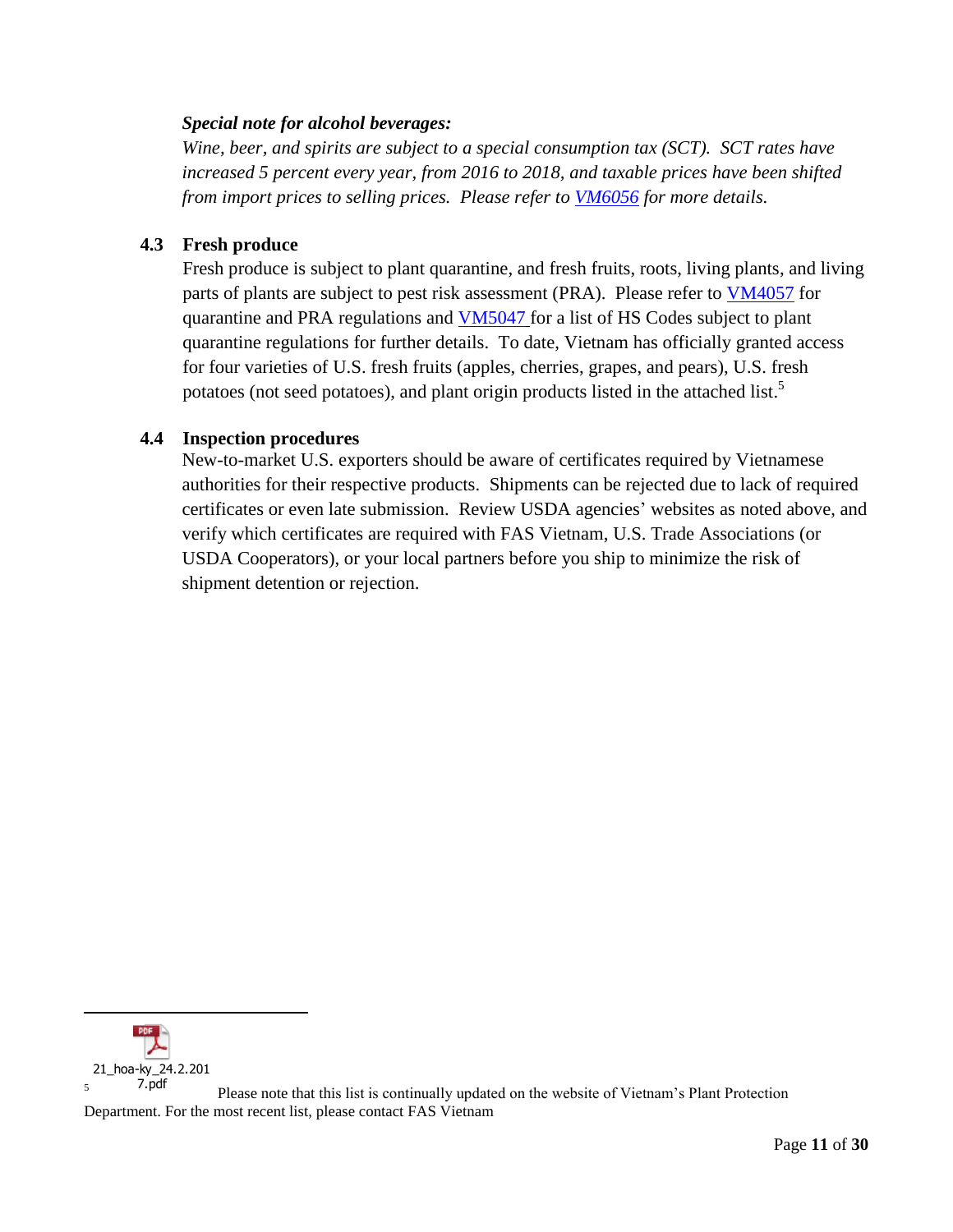## <span id="page-11-0"></span>**SECTION III. MARKET SECTOR STRUCTURE AND TRENDS**

As aforementioned, Vietnam is a growing market for consumer-oriented and edible fishery products due to many factors, including: a large, young, and growing population; strong and stable economic growth; greater integration with other economics; increased disposable income; and, public food safety concerns. These factors are fueling the rapid growth of the food retail, HRI/food service, and food ingredients sectors. For in-depth information about each sector, please refer to [VM5053](https://gain.fas.usda.gov/Recent%20GAIN%20Publications/Food%20Service%20-%20Hotel%20Restaurant%20Institutional_Hanoi_Vietnam_8-14-2015.pdf) (HRI/Food Service), [VM6081](https://gain.fas.usda.gov/Recent%20GAIN%20Publications/Retail%20Foods_Hanoi_Vietnam_3-7-2017.pdf) (Food Retail), and the forthcoming 2017 Food Ingredients report, available on the [FAS GAIN system.](https://gain.fas.usda.gov/lists/advanced%20search/allitems.aspx)

Gift exchanging is an important custom in Vietnam. It is common to exchange /offer gifts on certain occasions such as anniversaries, mid-Autumn Festival, Christmas, and Tet. Tet is the biggest and the most important holiday in Vietnam, and the best time to sell consumer-oriented products and beverages.

Families tend to purchase more food for consumption directly prior to the Tet because prices usually increase rapidly during the holiday period. Vietnamese people have a tradition of visiting relatives and friends in the first days of Tet. Families often host visitors with traditional cakes, confectionery, and both non-alcoholic and alcoholic beverages drinks. In exchange, visitors may bring gifts to the host, including beer, wines, spirits, gift packages, and money for the host's children.

Gift-exchanging during Tet is also extensively practiced in the business community. Gifts are usually exchanged two or three weeks before the first day of Tet. The value of the gifts varies depending on different factors, including the nature of business and the relationships. This custom helps tighten business relationships and show appreciation to clients and business partners. In 2016, the U.S. Consulate delivered 671 Tet gift baskets to its business contacts and partners.

As a result, demand for high-value consumer-oriented products and beverages goes up significantly during this period. All stakeholders in the supply chain usually get well prepared ahead of time to capture this annual golden opportunity. Importers/processors often schedule shipment arrival two to three months prior to Tet, i.e. by November or December, to assure the supply of goods for their clients.

Below is a chart describing distribution channels of imported U.S. products in the Vietnam market, not including transshipments or re-exports. U.S. exporters can review and pick the most appropriate channel(s) for their respective products.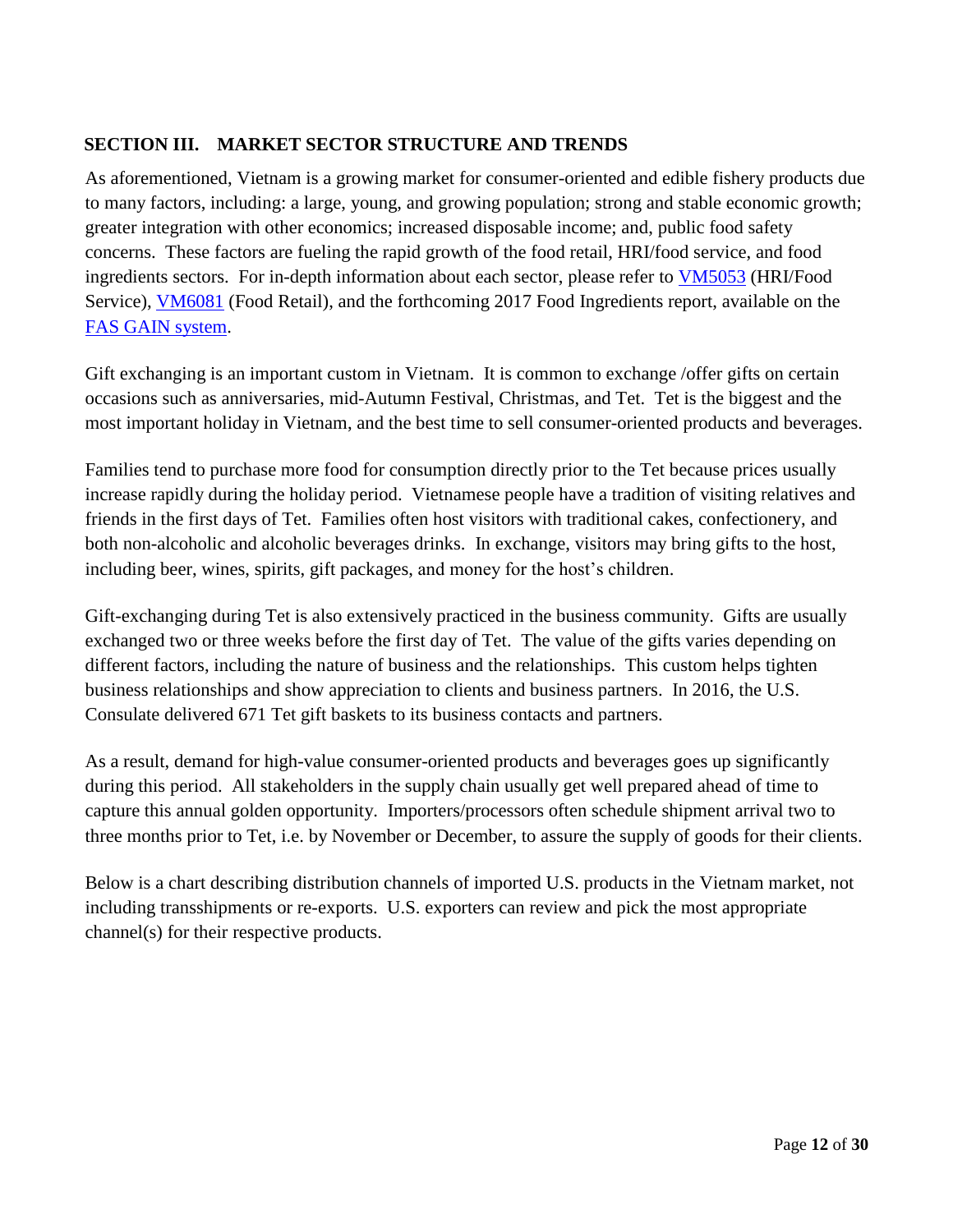

- 1) Exporters  $\rightarrow$  Agents  $\rightarrow$  Importers  $\rightarrow$  Distributors/Wholesalers  $\rightarrow$  Modern Food Retail/ Traditional Food Retail/HRI/e-Commerce  $\rightarrow$  Consumers
- 2) Exporters  $\rightarrow$  Importers  $\rightarrow$  Distributors/Wholesalers  $\rightarrow$  Modern Food Retail/Traditional Food Retail/ HRI/e-Commerce  $\rightarrow$  Consumers
- 3) Exporters  $\rightarrow$  Importers  $\rightarrow$  Modern Food Retail/Traditional Food Retail/HRI/e-Commerce  $\rightarrow$ **Consumers**
- 4) Exporters  $\rightarrow$  Modern Food Retail  $\rightarrow$  Consumers
- 5) Exporters  $\rightarrow$  Agents  $\rightarrow$  Importers  $\rightarrow$  Processors/Packing Houses  $\rightarrow$  Distributors/ Wholesalers  $\rightarrow$ Modern Food Retail/Traditional Food Retails/HRI/e-Commerce  $\rightarrow$  Consumers
- 6) Exporters  $\rightarrow$  Importers  $\rightarrow$  Processors/Packing Houses  $\rightarrow$  Distributors  $\rightarrow$  Modern Food Retail/Traditional Food Retail/HRI/e-Commerce  $\rightarrow$  Consumers
- 7) Exporters  $\rightarrow$  Processors/Packing Houses  $\rightarrow$  Modern Food Retail/Traditional Food Retail/HRI/e-Commerce  $\rightarrow$  Consumers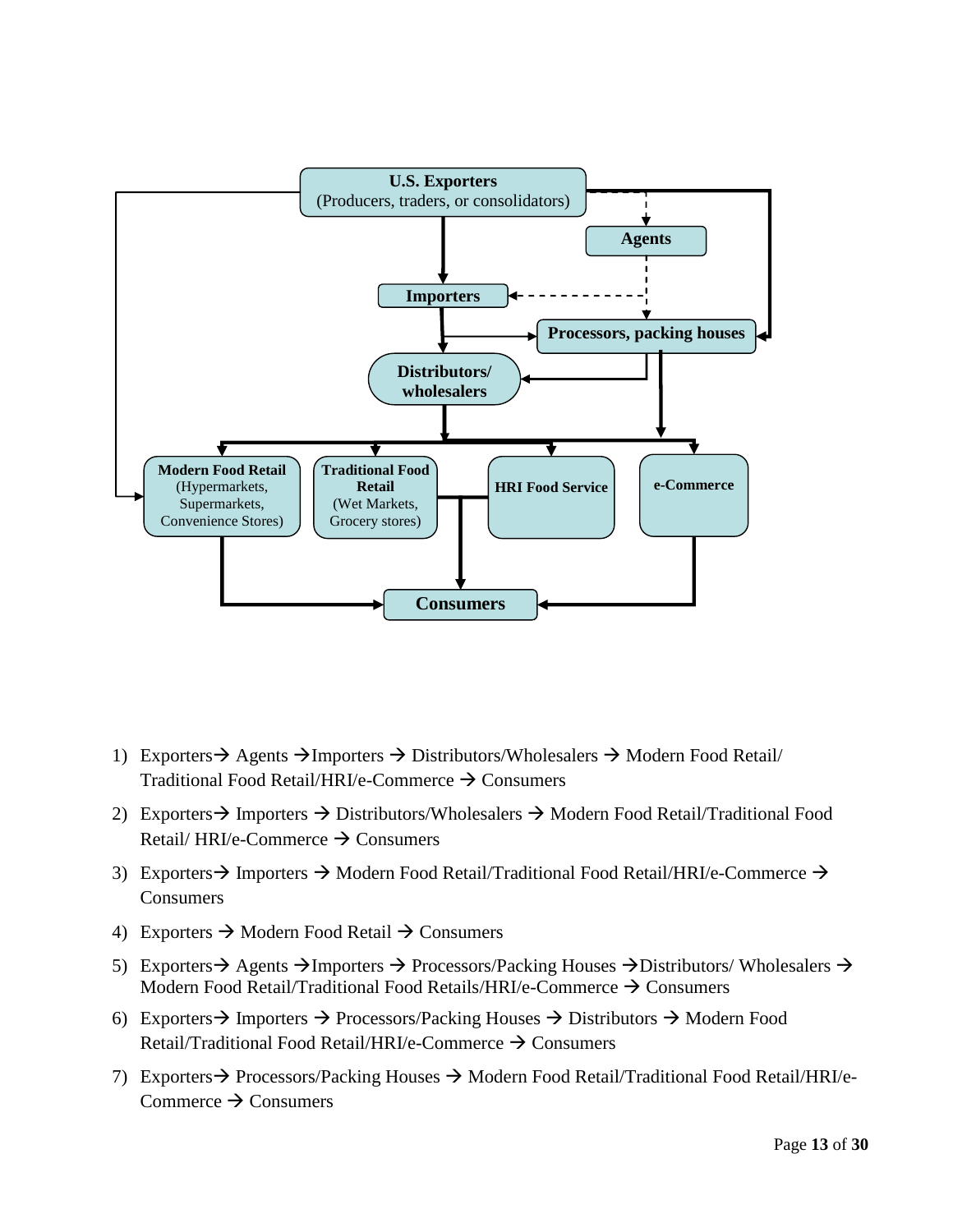Models 3, 6, and 7 are the most common in Vietnam. Most food importers, processors, and packing companies often play the role of distributors in Vietnam.

Some large modern food retails import "hot" items directly, including fresh fruits, beef products, confectionery, and non-alcohol beverages for their outlets, as described in Model 4.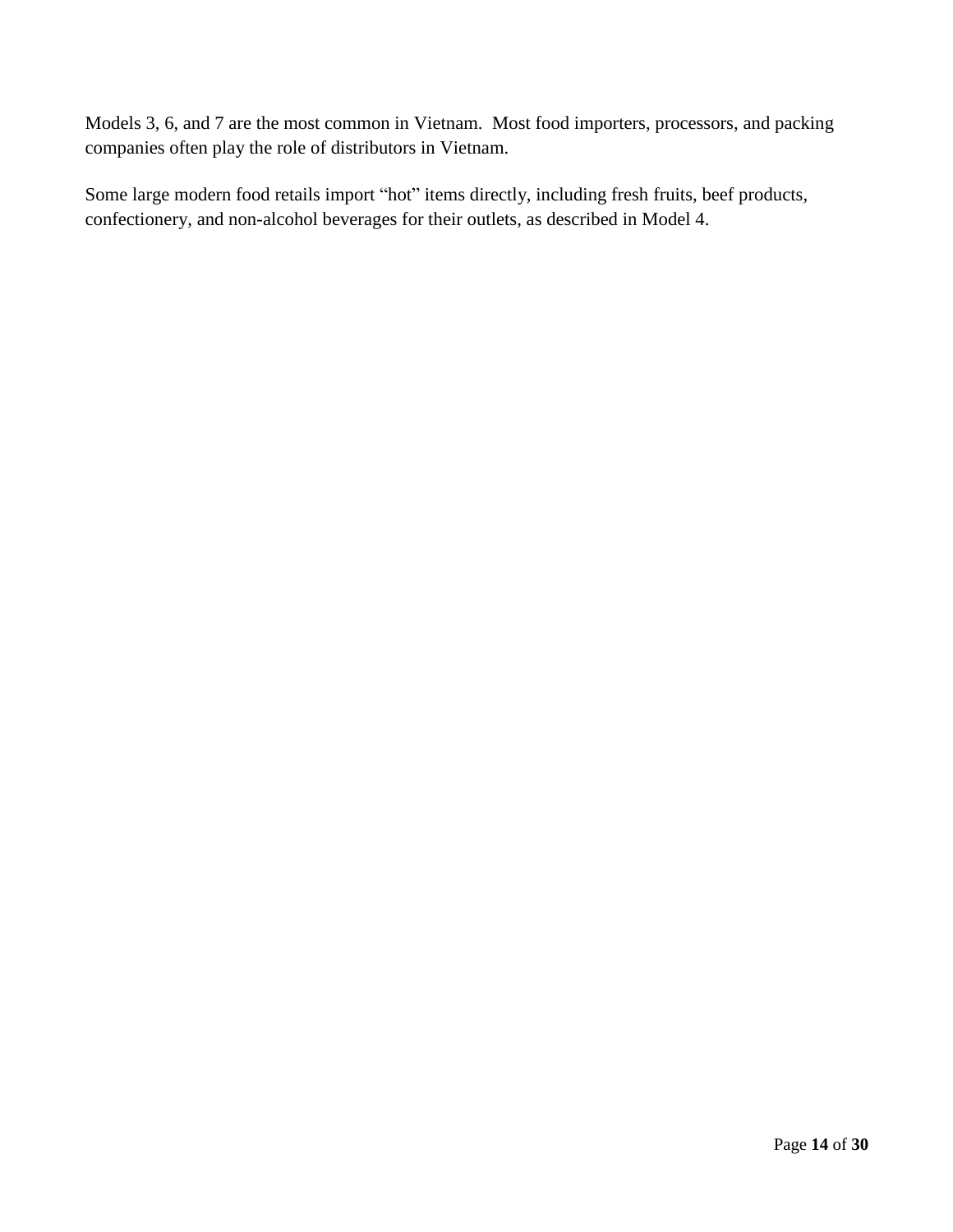## **SECTION IV. BEST HIGH-VALUE PRODUCT PROSPECTS**

Table 2: Top ten U.S. food products with the best prospects for U.S. export opportunities

<span id="page-14-0"></span>

|                                                           |                                                    |                          |                                                                                                                                                  |                |                          | Import tariff rate <sup>7</sup>                          |                                                          |    |    |                                          |                                                                                                                                                                              |
|-----------------------------------------------------------|----------------------------------------------------|--------------------------|--------------------------------------------------------------------------------------------------------------------------------------------------|----------------|--------------------------|----------------------------------------------------------|----------------------------------------------------------|----|----|------------------------------------------|------------------------------------------------------------------------------------------------------------------------------------------------------------------------------|
| <b>Product</b><br>Category                                | 2016<br>total<br>imports<br>(mil.<br><b>US\$</b> ) | CAGR <sup>6</sup><br>(%) | $-$ CHINA<br><b>ASEAN (ATIGA)</b><br><b>ASEAN-KOREA</b><br><b>ASEAN-IDIA</b><br><b>AANZFTA</b> <sup>9</sup><br><b>ASEAN</b><br>MFNs <sup>8</sup> |                | VIETNAM-<br><b>CHILE</b> | <b>Key Constraints over</b><br><b>Market Development</b> | <b>Market</b><br><b>Attractiveness for</b><br><b>USA</b> |    |    |                                          |                                                                                                                                                                              |
| <b>Frozen</b> beef<br>cuts;<br>boneless or<br>$bone-in10$ | 2,203                                              | 20.9                     | 14<br>20                                                                                                                                         | $\overline{0}$ | $\overline{0}$           | $\overline{0}$                                           | $5^{11}$                                                 | 12 | 13 | Subject to custom<br>value determination | Food service, modern<br>food retail, and rising<br>food safety concerns<br>are driving market<br>demand<br>U.S. beef products a<br>hot items due to their<br>premium quality |
| Frozen<br>poultry<br>cuts <sup>12</sup>                   | 602                                                | 0.3                      | 20                                                                                                                                               | 5              | 5                        | 5                                                        | 20                                                       | 12 | 20 | Subject to custom<br>value determination | Market demand keeps<br>growing. U.S. poultry<br>products including<br>quarter legs, thighs,<br>drumsticks are<br>preferable due to their<br>safe quality and                 |

<sup>&</sup>lt;sup>6</sup> CAGR: Compound Average Growth Rate, 2012 - 2016<br><sup>7</sup> Import tariff rates of a specific product can be searched online by accessing <u>https://www.customs.gov.vn/SitePages/Tariff-Search.aspx?language=en-US</u>

<sup>&</sup>lt;sup>8</sup> MFN: Most Favorite Nations, the United States is included

<sup>&</sup>lt;sup>9</sup> AANZFTA: ASEAN – Australia – New Zealand

<sup>10</sup> HS code 02022000, 02023000

 $11$  Tariff for beef will drop to 0 in 2018.

 $12$  HS code 020714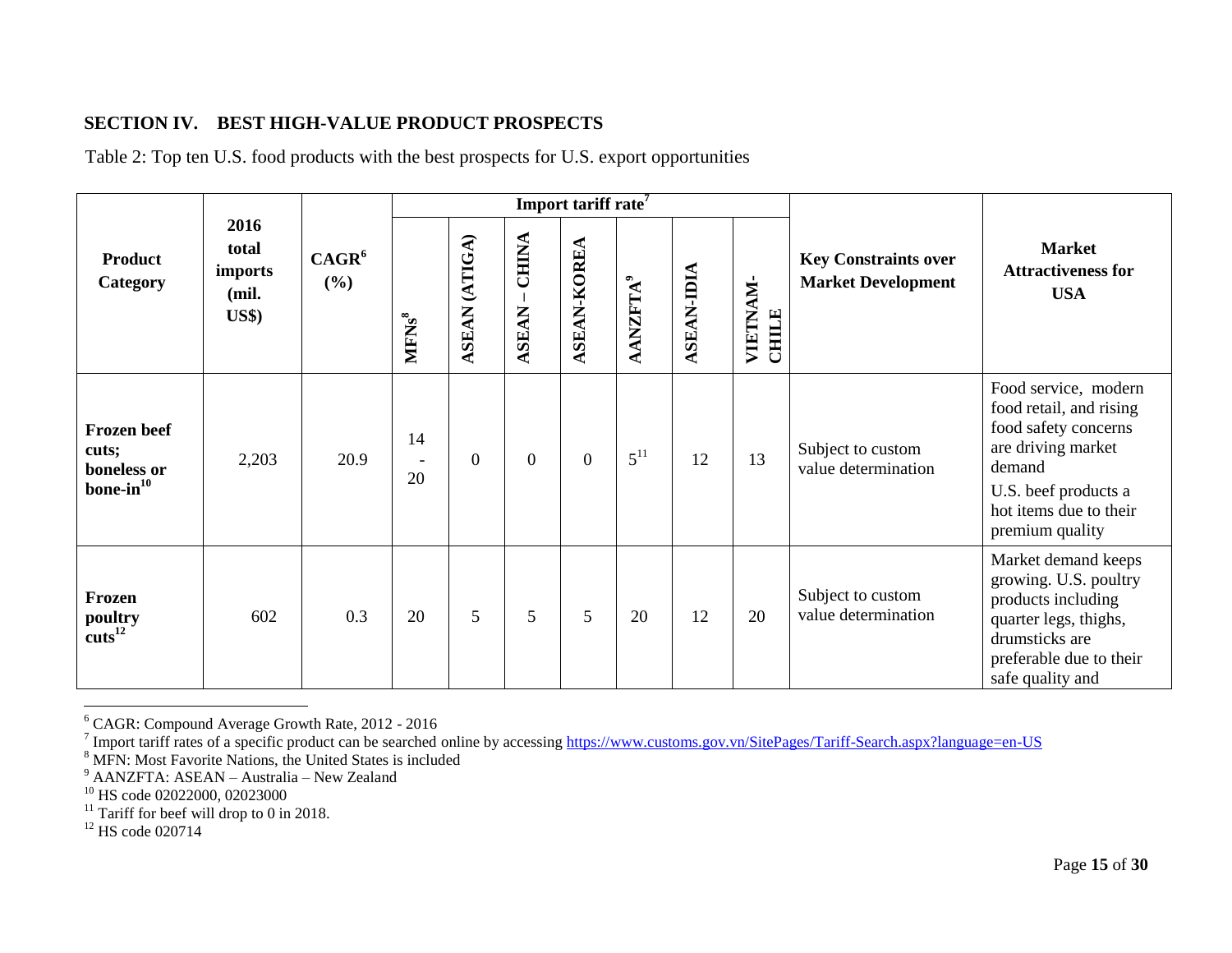|                                        |       |        |              |                |                |                |                  |                |              |                                                                                                                                                                                                                                                                                                                                         | competitive prices                                                        |  |
|----------------------------------------|-------|--------|--------------|----------------|----------------|----------------|------------------|----------------|--------------|-----------------------------------------------------------------------------------------------------------------------------------------------------------------------------------------------------------------------------------------------------------------------------------------------------------------------------------------|---------------------------------------------------------------------------|--|
| <b>Dairy</b><br>products <sup>13</sup> | 303   | $-5.3$ | 5            | $\overline{0}$ | $\Omega$       | $\Omega$       | $\boldsymbol{0}$ | $\overline{7}$ | 5            | Fierce competition<br>with New Zealand<br>products which enjoy<br>0% import tariff                                                                                                                                                                                                                                                      | Market demand keeps<br>growing while local<br>production is<br>negligible |  |
| Fresh<br>fruits <sup>14</sup>          | 1,409 | 22.2   | 10           | $\overline{0}$ | $\overline{0}$ | $\theta$       | $0 - 5$          | $7.5 -$<br>15  | $11-$<br>16  | Fierce competition<br>with countries that<br>enjoy lower import<br>tariffs due to FTAs<br>with Vietnam.<br>More types of fresh<br>fruits from other<br>nations have access to<br>the Vietnam market<br>while only four fresh<br>fruits are eligible to<br>export from the U.S. to<br>Vietnam (apples,<br>cherries grapes, and<br>pears) | Growing demand<br>along with expanding<br>modern food retail              |  |
| Tree nuts <sup>15</sup>                | 2,434 | 2.5    | $10-$<br>30  | $\overline{0}$ | $\overline{0}$ | $\overline{0}$ | $0-5$            | 15             | $13 -$<br>21 | High import tariffs                                                                                                                                                                                                                                                                                                                     | Growing market<br>demand                                                  |  |
| Non-<br>alcoholic<br>beverages $^{16}$ | 441   | 30.8   | $20 -$<br>35 | $\overline{0}$ | $0 - 5$        | $0-$<br>10     | 5                | $15 -$<br>20   | $20 -$<br>23 | High import tariffs                                                                                                                                                                                                                                                                                                                     | Growing market<br>demand                                                  |  |
| Frozen<br>French                       | 13.7  | 41.6   | 13           | $\overline{0}$ | $\overline{0}$ | $\overline{0}$ | 5                | 15             | 17           | High import tariffs                                                                                                                                                                                                                                                                                                                     | Growing market<br>demand, especially<br>from fast food chains             |  |

 $13$  HS code 0402: Milk and cream, concentrated or containing added sugar or other sweetening matter.

 $14$  Fresh fruits include apples, cherries, grapes and pears

<sup>&</sup>lt;sup>15</sup> Tree nuts include products under HS codes: 0801, 0802

<sup>&</sup>lt;sup>16</sup> Non-alcoholic beverages include products under HS codes: 2201, 2202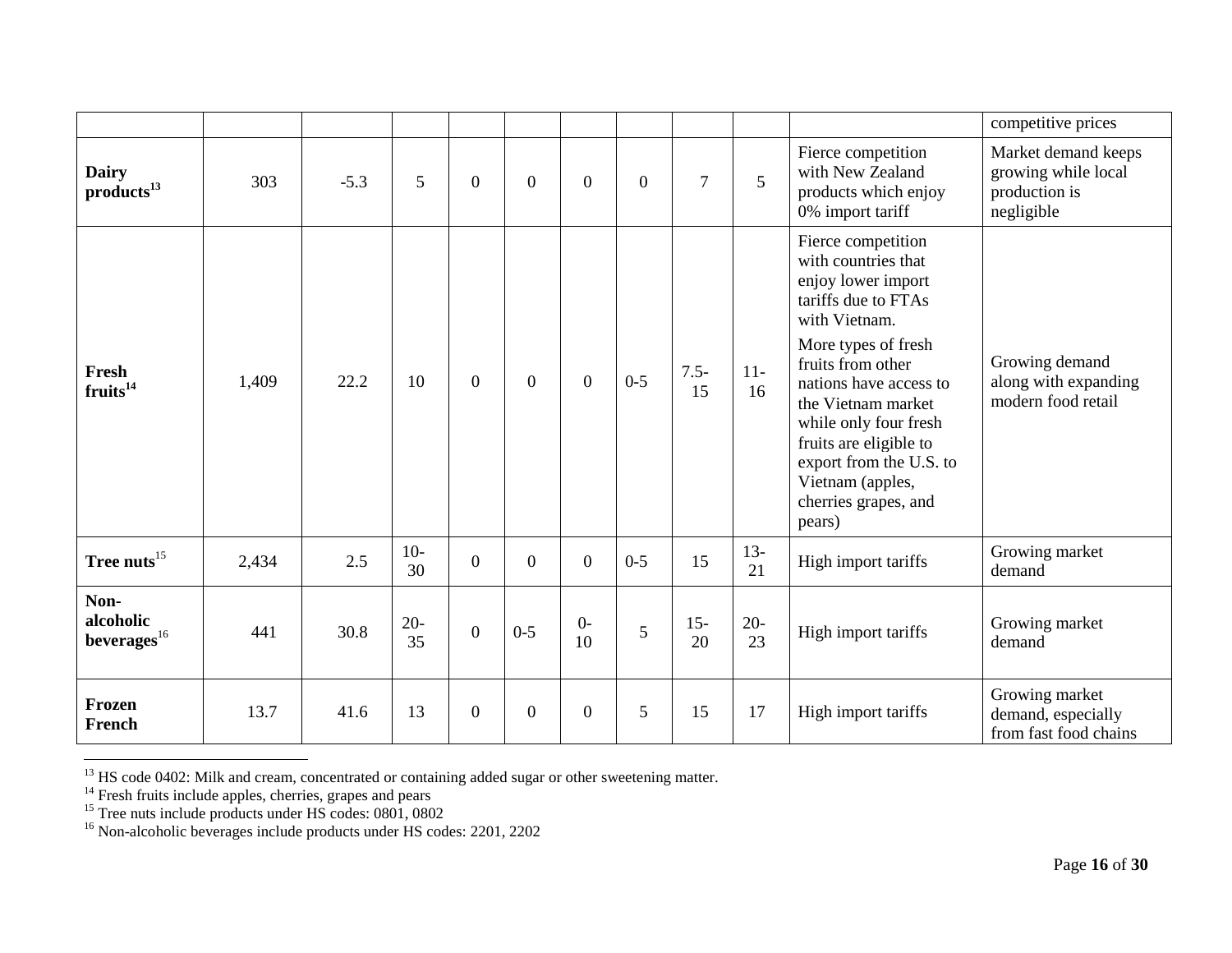| fries <sup>17</sup>                                       |       |      |             |                |                |            |            |             |                                                                                              |                     | and modern retail<br>expansion                                      |
|-----------------------------------------------------------|-------|------|-------------|----------------|----------------|------------|------------|-------------|----------------------------------------------------------------------------------------------|---------------------|---------------------------------------------------------------------|
| <b>Chocolate</b><br>and cocoa<br>$products$ <sup>18</sup> | 57.6  | 13.1 | $10-$<br>25 | $\Omega$<br>5  | $0 - 5$        | $0-$<br>10 | $0 - 5$    | $4-$<br>18  | $11-$<br>21                                                                                  | High import tariffs | Growing market<br>demand from modern<br>retail expansion            |
| <b>Snack foods</b><br>$(ex. Nuts)^{19}$                   | 212.5 | 17.5 | $10-$<br>40 | $0-$<br>5      | $0-$<br>20     | $0-$<br>10 | $0 - 5$    | $10-$<br>20 | $13 -$<br>40                                                                                 | High import tariffs | Growing market<br>demand from modern<br>retail expansion            |
| <b>Fish and</b><br>seafood<br>products <sup>20</sup>      | 5,279 | 20.0 | $10-$<br>35 | $\overline{0}$ | $\overline{0}$ | $\theta$   | $5-$<br>25 | $20-$<br>25 | High import tariffs.<br>$20 -$<br>Fierce competition<br>33<br>with Vietnam's FTA<br>partners |                     | Growing market<br>demand from HRI and<br>modern retail<br>expansion |

 $17$  Frozen French fries is under HS code: 200410

<sup>&</sup>lt;sup>18</sup> Chocolate and cocoa products are under HS codes: 1803, 1805, 1806

<sup>&</sup>lt;sup>19</sup> Snacks foods include products under HS codes: 100590, 170410, 170490, 190190, 1905, 200520, 200819, 210690

<sup>&</sup>lt;sup>20</sup> Fish and seafood products under HS codes: 0302, 0303, 0304, 0305, 0306, 0307, 0308, 1604, 1605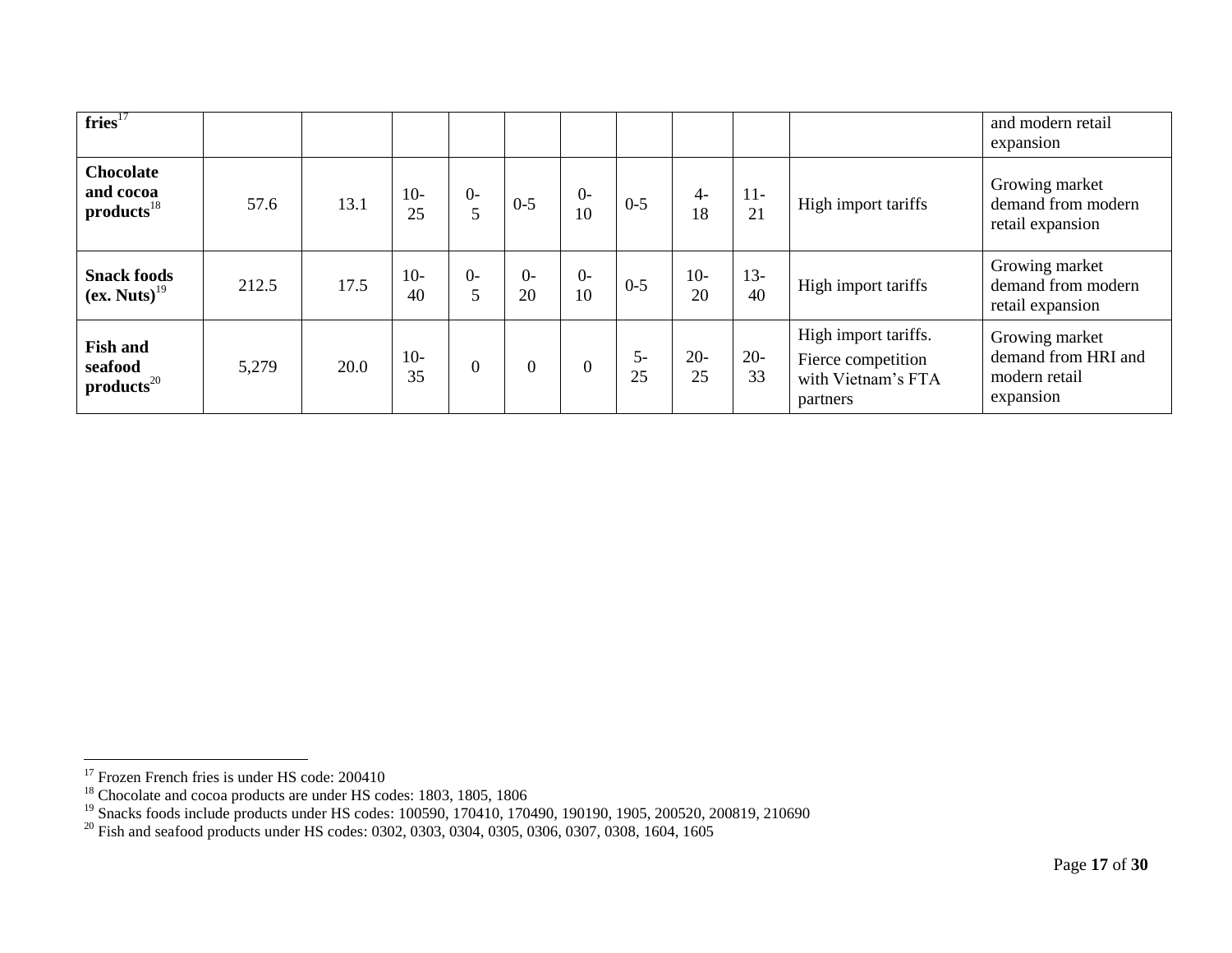## <span id="page-17-0"></span>**SECTION V. KEY CONTACTS AND FURTHER INFORMATION**

#### <span id="page-17-1"></span>**1) U.S. Department of Agriculture / Foreign Agricultural Service (USDA/FAS)**

First point of contact for updated reports and trade data is the USDA/FAS Web Page: [http://www.fas.usda.gov](http://www.fas.usda.gov/)

FAS has two offices in Vietnam, one at the U.S. Embassy in Hanoi and the other at the U.S. Consulate General in Ho Chi Minh City. The two offices are located at the major political and economic hubs of Vietnam in order to actively assist U.S. exporters of agricultural and agricultural related products, including consumer-oriented food products and fishery products. U.S. exporters seeking assistance for market access issues or any other trade issues in Vietnam can contact FAS Vietnam through the following:

#### **FAS Hanoi, Vietnam**

Agricultural Affairs Office Rose Garden Tower, 3rd Floor, 170 Ngoc Khanh, Ba Dinh District, Hanoi Tel: (84.24) 3850-5000; Fax: (84.24) 3850-5130 Email: [aghanoi@fas.usda.gov](mailto:aghanoi@fas.usda.gov) Contact: Mr. Robert Hanson, Counselor for Agricultural Affairs Mr. Benjamin Petlock, Agricultural Attaché Ms. Bui Thi Huong, Sr. Agricultural Specialist Ms. Nguyen Thi Huong, Agricultural Specialist Ms. Pham Minh Thu, Agricultural Specialist Ms. Do Thi Minh Hang, Financial & Administrative Assistant Mr. Tran Viet Cuong Viet, Clerk / Driver

#### **FAS Ho Chi Minh City, Vietnam**

Agricultural Affairs Office 8 th floor, Diamond Plaza, 34 Le Duan Blvd, District 1, HCMC Tel: (84.28) 3520-4630/3520-4636; Fax: (84.28) 3520-4633 Email: [atohochiminh@fas.usda.gov](mailto:atohochiminh@fas.usda.gov) Contact: Mr. Gerald Smith, Senior Agricultural Attaché Ms. Megan Francic, Agricultural Attaché Mr. Tran Quoc Quan, Sr. Agricultural Specialist Mr. Vo Thanh Kiet, Sr. Marketing Specialist Ms. Vo Dinh Hoai Thanh, Marketing Specialist Ms. Nguyen Mai Van, Financial & Administrative Assistant

Mr. Truong Van Phuoc, Clerk / Driver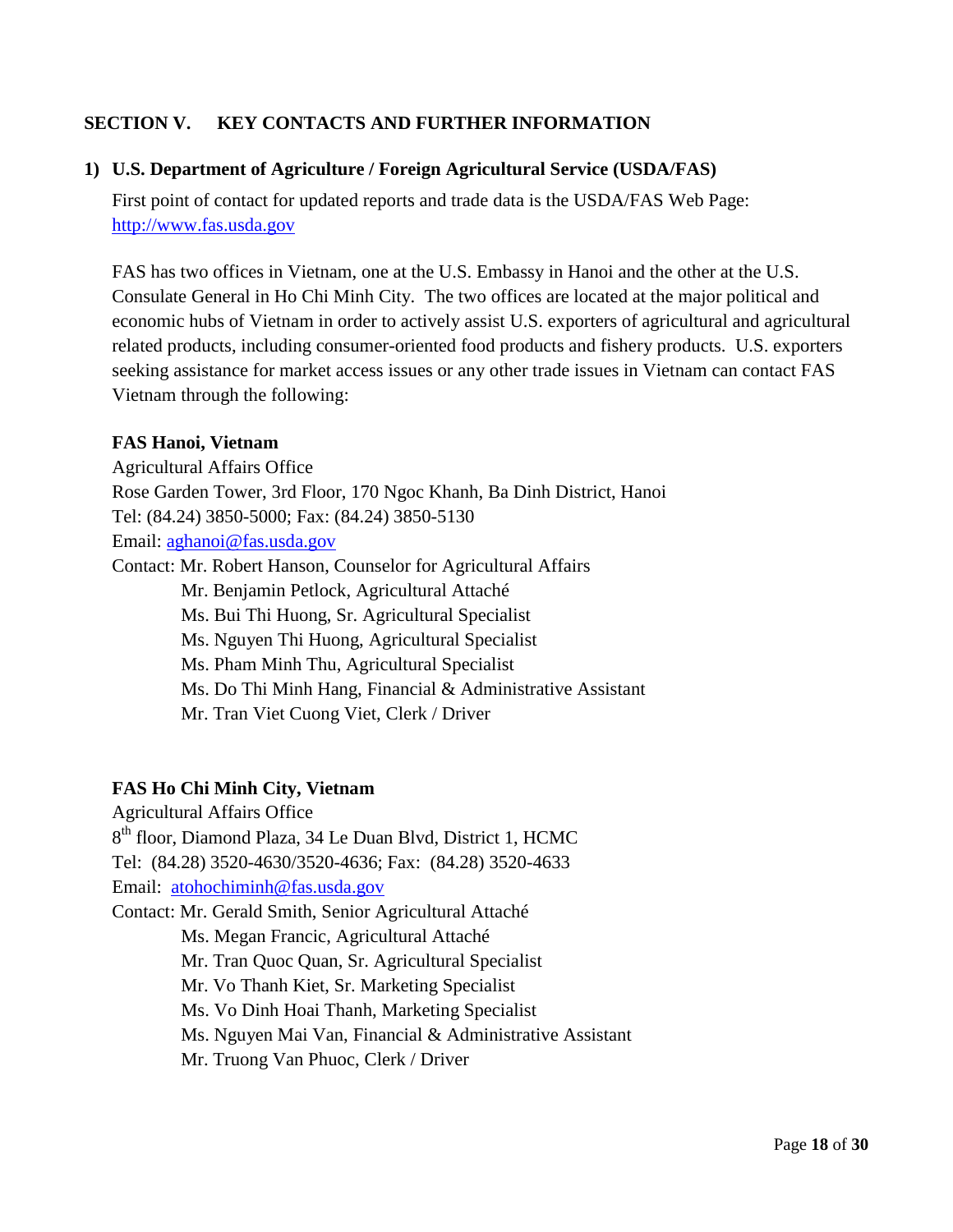## <span id="page-18-0"></span>**2) State Regional Trade Groups**

The State Regional Trade Groups (SRTG) are four regionally focused, non-profit trade development organizations that help U.S. food producers and processors sell their products overseas. The STRGs are funded by FAS, State Departments of Agriculture, and the food and agriculture industry. These organizations carry out promotional activities that help to increase exports of U.S. high-value food and agricultural products. Activities include: international trade exhibitions, overseas trade missions, reverse trade missions, export education, in-country research, and point-of-sale promotions in foreign food chains and restaurants around the world. The SRTGs also administer a cost-share funding program called the "Branded" program, which supports promotion of brand name foods and agricultural products in overseas markets.

The SRTGs are the Western U.S. Agricultural Trade Association, (WUSATA) in Vancouver, WA; the Food Export Association of the Midwest in Chicago, IL; the Southern U.S. Trade Association (SUSTA) in New Orleans, LA; and Food Export USA-Northeast in Philadelphia, PA. Refer to the FAS website for more details: [http://www.fas.usda.gov/programs/market-access-program-map/state](http://www.fas.usda.gov/programs/market-access-program-map/state-regional-trade-groups)[regional-trade-groups.](http://www.fas.usda.gov/programs/market-access-program-map/state-regional-trade-groups)

## <span id="page-18-1"></span>**3) USDA Cooperators**

U.S. exporters should also contact U.S. non-profit trade associations, also known as "USDA Cooperators" that represent specific U.S. agricultural commodities. These USDA Cooperators play a critical role in conducting promotional and marketing programs that promote their respective sector in Vietnam and other Asian markets. Their market insights and strong connections with local stakeholders are extremely important resources facilitating market penetration and expansion. Please note, some of these organizations have local representatives in Vietnam, and others have regional offices in neighboring countries, such as Singapore, Thailand, and Hong Kong.

## **United Base Company Ltd**

5<sup>th</sup> floor, B10, Lot C4-1, Hoang Van Thai St., Phu My Hung, District 7 Ho Chi Minh City, Vietnam Tel: (84.28) 54136550 Contact: Mr. Francis Lee Cell phone: 84. 909 901 913 Email: [francis.lee@unitedbaseco.com.vn](mailto:francis.lee@unitedbaseco.com.vn) Representing: Washington Apple Commission, California Table Grape Commission, Pear Bureau

Northwest, Northwest Cherries, Food Export Midwest, Food Export Northeast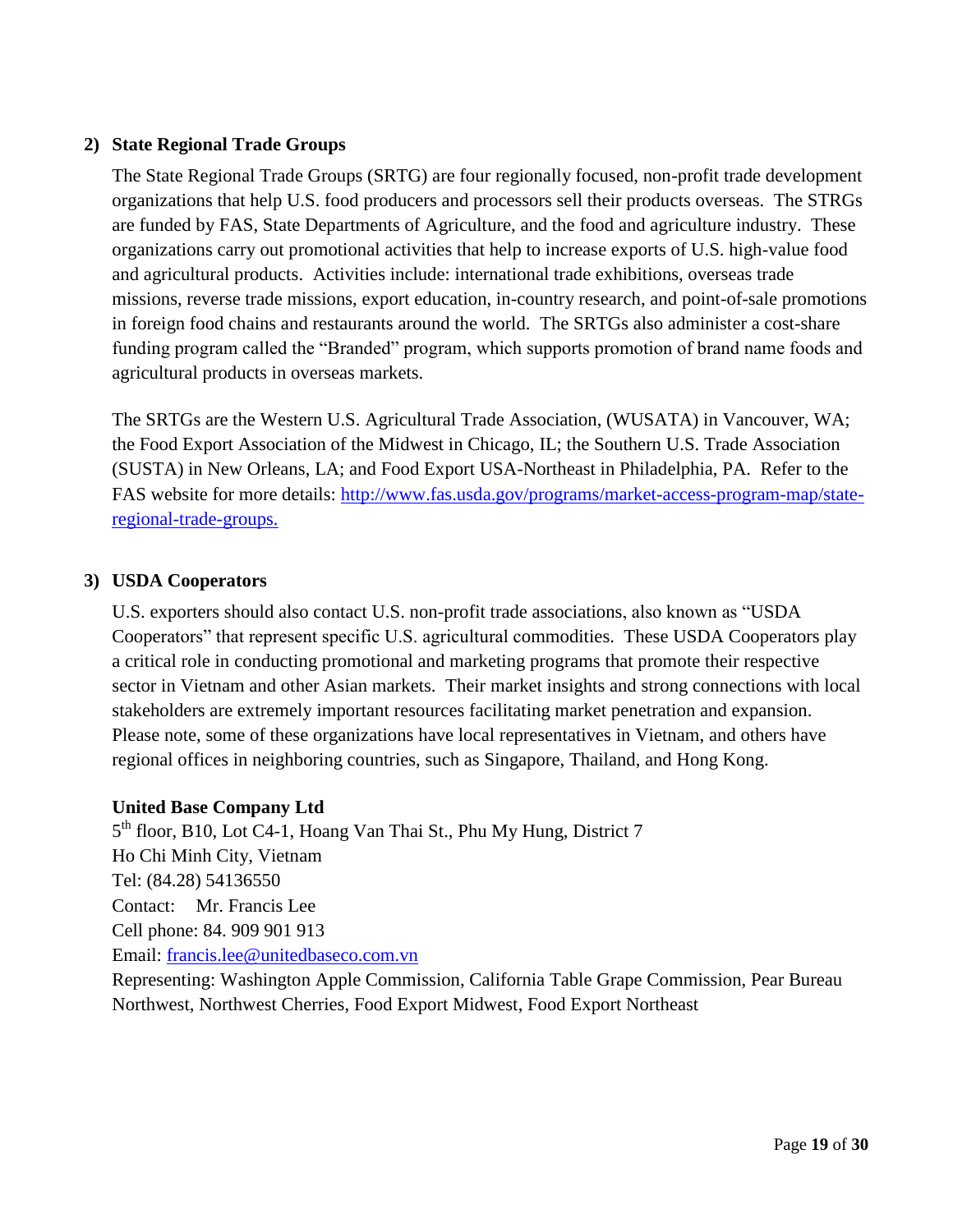## **PR Consulting**

Room D34, Fosco Building, 40 Ba Huyen Thanh Quan, District 6 Ho Chi Minh City, Vietnam Tel: (84.28) 39301740 Contact: Ms. Phuong Dang Cell phone: +84. 903 305 749 Email: [phuongd@prcon.com](mailto:phuongd@prcon.com) Representing U.S. Dairy Export Council, Raisin Administrative Committee, Potatoes USA, Wisconsin Ginseng

## **U.S. Meat Export Federation, Singapore Representative Office**

627A, Aljunied Road, 04-04, Biztech Centre, Singapore 389842 Tel: (65) 6733-4255 Fax: (65) 6732-1977 Contact: Ms. Sabrina Yin, ASEAN Director Cell phone: +65 9758 1998 Email: [syin@usmef.org,](mailto:syin@usmef.org) [singapore@usmef.org](mailto:singapore@usmef.org)

Vietnam office contact: Unit 623-2, Level 6, Me Linh Point Tower, 2 Ngo Duc Ke Street, District 1 Ho Chi Minh City, Vietnam Contact: Mr. Nguyen Dang Minh Cell phone: +84. 934 000 410 Email: [dmnguyen@usmef.org](mailto:dmnguyen@usmef.org)

## **U.S. Highbush Blueberry Council**

C/o Thomas J.Payne Market Development 865 Woodside Way, San Mateo, CA 94401-1611 USA Contact: Mr. Thomas J. Payne Email: [tpayne@blueberrytech.org](mailto:tpayne@blueberrytech.org)

Vietnam representative: Ms. Hana Huynh Cell phone: +84. 948 240 446 Email: [hana@blueberrytech.org](mailto:hana@blueberrytech.org)

## **U.S. Pecan Growers Council**

Vietnam contact: Ms. Le Thi Ngoc Anh Cell phone: +84. 909 581 856 Email: [lethingocanh78@gmail.com](mailto:lethingocanh78@gmail.com)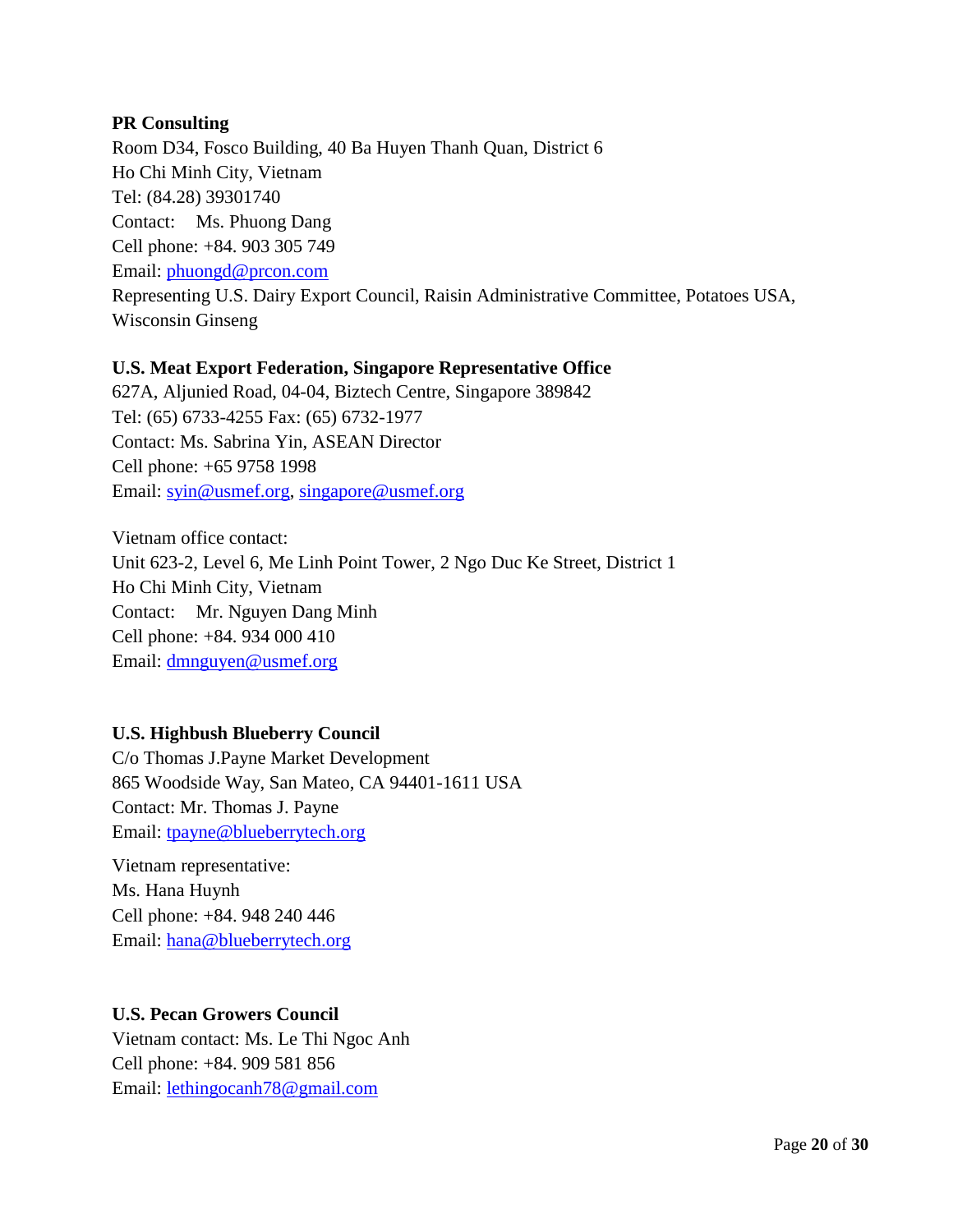## **USA Poultry and Egg Export Council**

#15-04 Liat Towers, 541 Orchard Road, Singapore 238881 Tel: (65) 67371726 Contact: Ms. Margaret Say, Regional Director Email: [msay@usapeec.org.sg](mailto:msay@usapeec.org.sg)

## **CCI & CI representative in Vietnam**

167, Dang Van Ngu, Phu Nhuan District, HCMC Tel: (84.28) 39911172 Contact: Mr. Vo Manh Hung (William) Cell: 84. 903059594 Email: [vhung@cotton.org](mailto:vhung@cotton.org)

## **AGS Co**

13F Hanoi Towers, 49 Hai Ba Trung, Hanoi Tel: (84.24) 39343968 Contact: Mr. Tran Trong Chien Cell phone: +84. 913211579 Email: [ags@agsco.vn](mailto:ags@agsco.vn) Representing: U.S. Grains Council, U.S. Soybean Export Council

## **Lieu Marketing Associates Pte Ltd**

48 Toh Guan Road East #02-129 Enterprise Hub, Singapore 608586 Tel: (65) 6515 6113 Contact: Ms. Richard Lieu Email: [Richelieu@lieumktg.com.sg;](mailto:Richelieu@lieumktg.com.sg) [lieumktg@singnet.com.sg](mailto:lieumktg@singnet.com.sg) Representing: California Wine Institute, the Popcorn Board, WUSATA

**Agrisource Co., Ltd** Suite 416, 76/1 Soi Lang Suan Ploenchit road, Bangkok 10330, Thailand Tel: (662) 251 8655 Contact: Ms. Dee Richmond Email: <u>dee@agrisource.co.th</u> Representing: USA Dry Pea & Lentil Council, USA Dry Bean Council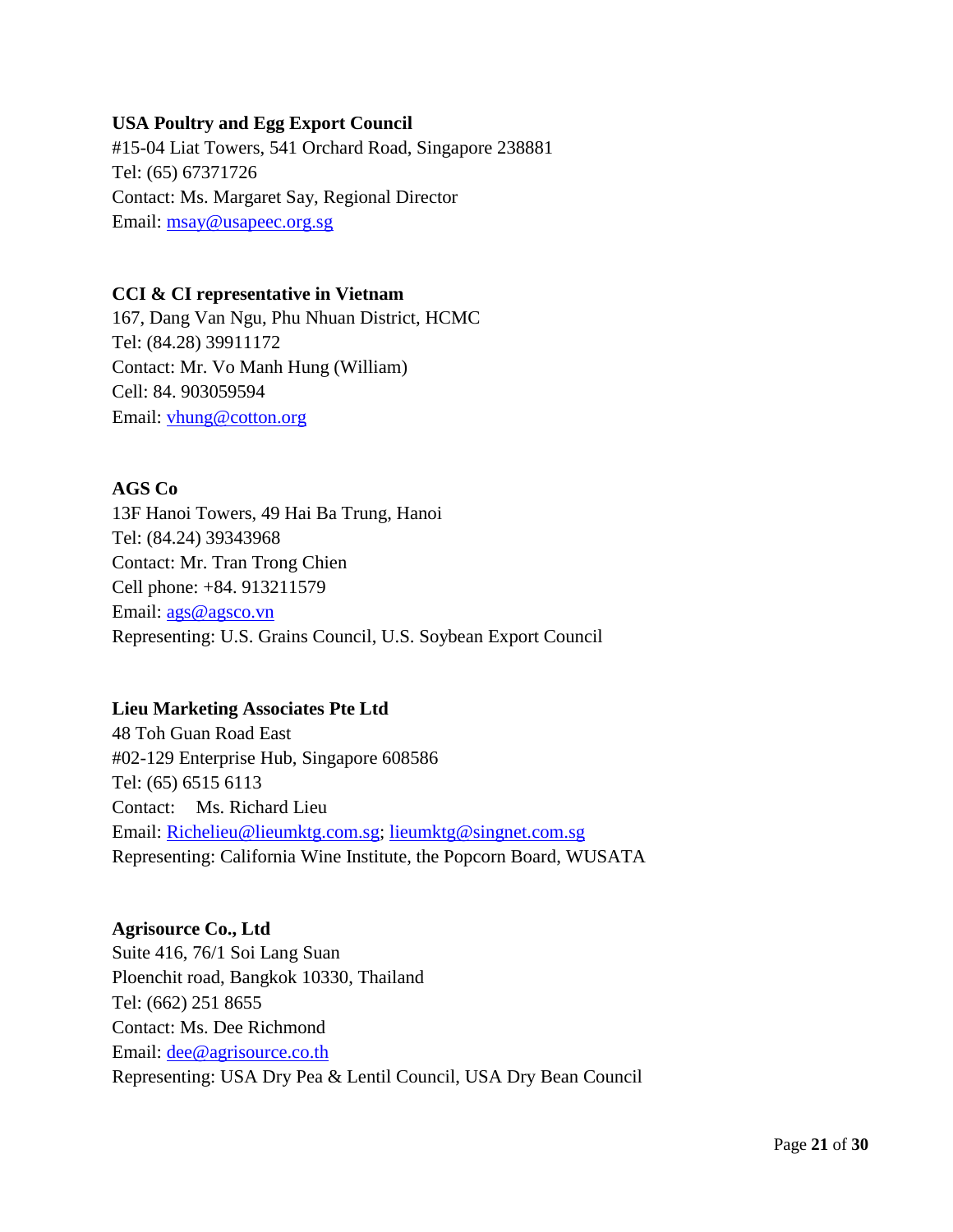## <span id="page-21-0"></span>**4) American Chamber of Commerce in Vietnam**

The American Chamber of Commerce in Vietnam serves as point of contact and exchange for members of the American business community. The Chamber has an active Food and Agribusiness Committee which represents member firms to deal with stakeholders on issues concerning food, agriculture, and agribusiness.

#### **American Chamber of Commerce - Hanoi**

M Floor, Business Center, Hilton Hanoi Opera, No. 1 Le Thanh Tong Street, Hanoi, Vietnam Telephone: (84.24) 3934-2790; Fax: (84.24) 3934-2787 Website: [http://www.amchamhanoi.com](http://www.amchamhanoi.com/) Email: [info@amchamhanoi.com](mailto:info@amchamhanoi.com) Contact: Mr. Adam Sitkoff, Executive Director

## **American Chamber of Commerce - Ho Chi Minh City**

76 Le Lai, District 1, Ho Chi Minh City, Vietnam Tel: (84.28) 3824-3562; Fax: (84.28) 3824-3572 Website: [www.amchamvietnam.com](http://www.amchamvietnam.com/) Contact: Mr. Herb Cochran, Executive Director Email: [herb.cochran@amchamvietnam.com](mailto:herb.cochran@amchamvietnam.com)

## <span id="page-21-1"></span>**5) Key Government Contacts**

#### <span id="page-21-2"></span>**Government Regulatory Agency Contacts**

## **Ministry of Agriculture and Rural Development (MARD)**  2 Ngoc Ha Street, Hanoi, Tel: (84.24) 38459670; Fax: (84.24) 37330752 Contact: Mr. Tran Kim Long, Director General of International Cooperation Department Email: [htqt@mard.gov.vn](mailto:htqt@mard.gov.vn)

#### **MARD/Plant Protection Department (PPD)**

149 Ho Dac Di, Hanoi Tel: (84.24) 38519451; Fax: 84.24.35330043 Website: [www.ppd.gov.vn](http://www.ppd.gov.vn/) Contact: Mr. Hoang Trung, Director General, Email: [hoangtrung.bvtv@mard.gov.vn](mailto:hoangtrung.bvtv@mard.gov.vn)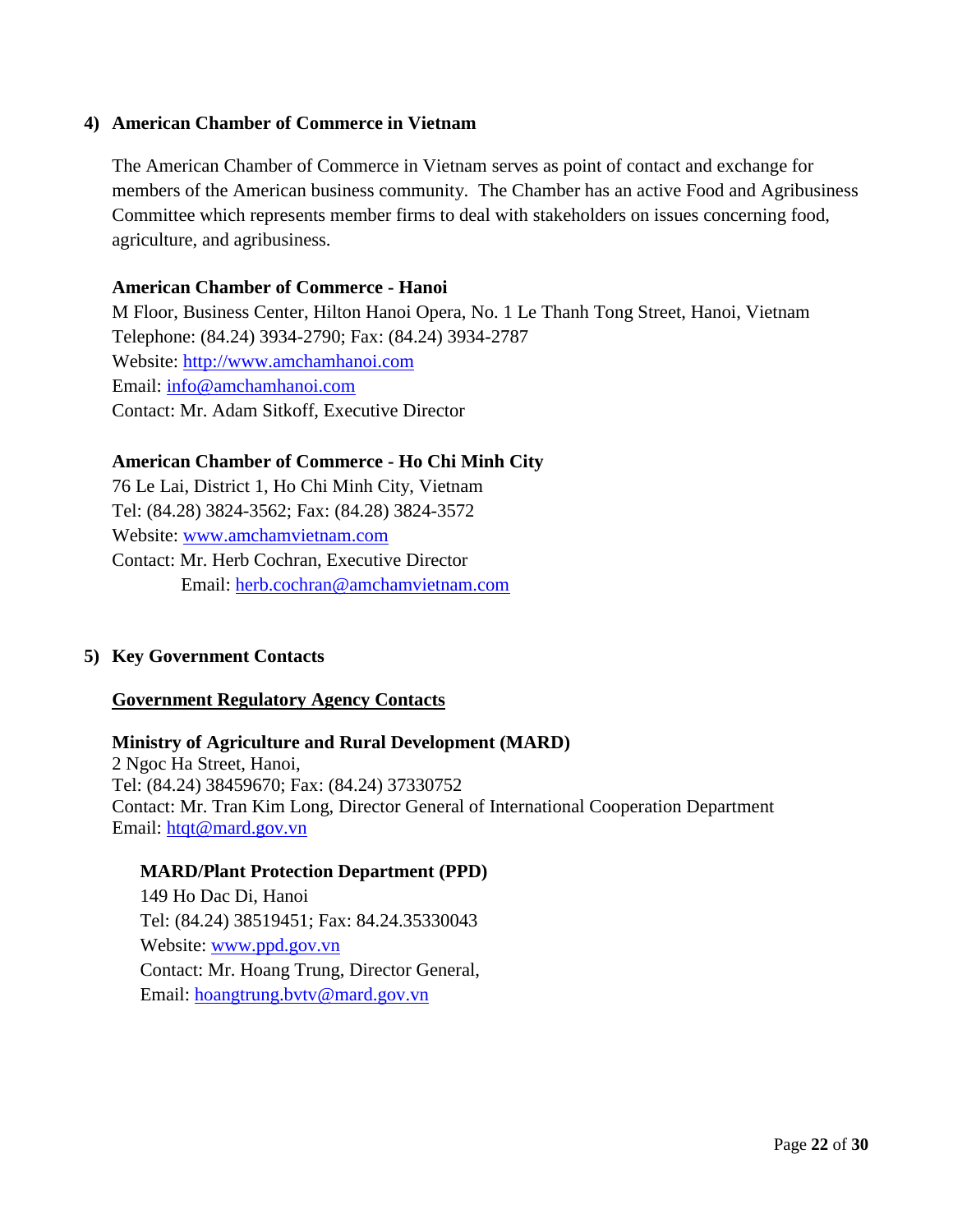## **MARD/Department of Animal Health (DAH)**

15/78 Phuong Mai-Dong Da Hanoi Tel: 84.24.38696788; Fax: 84.24.38691311 Website: [www.cucthuy.gov.vn](http://www.cucthuy.gov.vn/) Contact: Mr. Pham Van Dong, Director General Email: [TY@mard.gov.vn](mailto:TY@mard.gov.vn)

## **MARD/Directorate of Fisheries**

10 Nguyen Cong Hoan, Hanoi Tel: (84.24) 37245371; Fax: (84.24) 37245120 Email: [tcts@mard.gov.vn](mailto:tcts@mard.gov.vn)

#### **MINISTRY OF HEALTH (MOH)**

## **Vietnam Food Administration (VFA)**

138A Giang Vo, Hanoi Tel: (84.24) 38464489-38463702; Fax: (84.24) 38463739 Email: [vfa@vfa.gov.vn;](mailto:vfa@vfa.gov.vn) Website: [www.vfa.gov.vn;](http://www.vfa.gov.vn/) Contact: Mr. Nguyen Thanh Phong, Director General Ms. Tran Viet Nga, Deputy General Director.

## **MINISTRY OF TRADE AND INDUSTRY (MOIT)**

**Department of Science and Technology**

54 Hai Ba Trung, Hoan Kiem, Ha Noi Tel: 84.24.22 202 222 Fax: 84.24.22 202525 Website: [www.moit.gov.vn](http://www.moit.gov.vn/) Email: [VKHCN@moit.gov.vn](mailto:VKHCN@moit.gov.vn) Contact: Mr. Nguyen Phu Cuong, Director General

## <span id="page-22-0"></span>**List of inspection bodies assigned by MARD**

## **PPD/Plant Quarantine Sub-Department of Region I**

2 Tran Quang Khai, Hai Phong Tel: 84.225.3821839; Fax: 84.225.3842593 Email: [kdtv1hp@yahoo.com](mailto:kdtv1hp@yahoo.com) Management area: Hai Phong, Thai Binh, Hung Yen, Hai Duong, Quang Ninh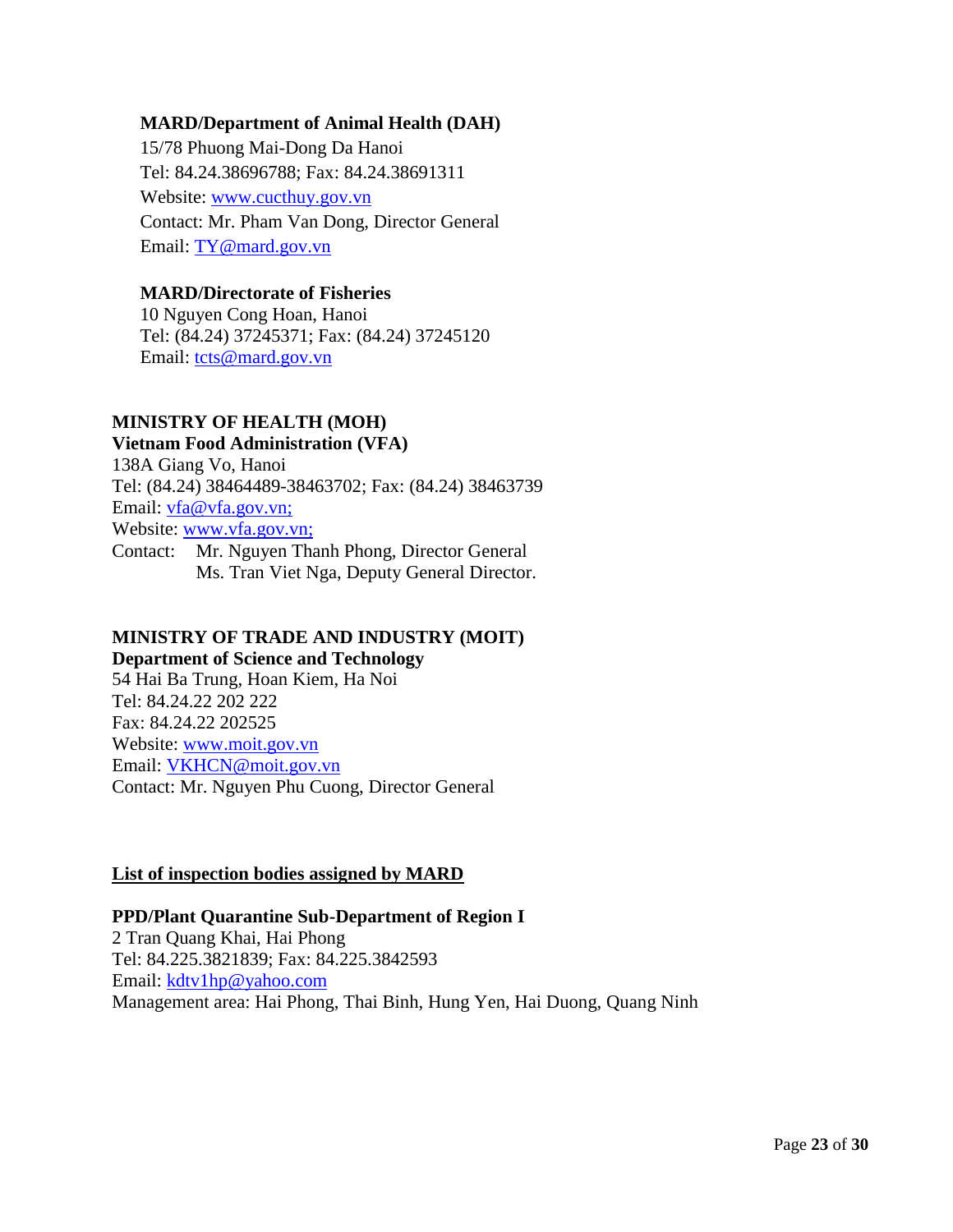#### **PPD/Plant Quarantine Sub-Department of Region II**

28 Mac Dinh Chi, District 1, Ho Chi Minh City Tel: 84.28.38.251.401; Fax: 84.28.38.293.266 Email: [kdtvv2hcm@vnn.vn](mailto:kdtvv2hcm@vnn.vn) Management area: Ho Chi Minh City, Ninh Thuan, Binh Thuan, Lam Dong, Binh Duong, Binh Phuoc, Tay Ninh, Dong Nai, Long An, Tien Giang, Ben Tre, Dong Thap, Ba Ria Vung Tau

#### **PPD/Plant Quarantine Sub-Department of Region III**

146 Hoang Dieu, Da Nang Tel: 84.511.3821622; Fax: 84.511.3873099 Email: [kdtv3@vnn.vn](mailto:kdtv3@vnn.vn) Management area: Da Nang, Quang Tri, Thua Thien Hue, Quang Nam, Quang Ngai

#### **PPD/Plant Quarantine Sub-Department of Region IV**

66 Le Hong Phong, Quy Nhơn, Binh Đinh Tel: 84.256.3822964; Fax: 84.256.3822964 Management area: Binh Dinh, Phu Yen, Khanh Hoa, Kon Tum, Gia Lai, Daklak, Dak Nong

#### **PPD/Plant Quarantine Sub-Department of Region V**

149 Ho Dac Di, Dong Da, Hanoi Tel: 84.24.35.331302; Fax: 84.24.35332118 Email: [cckdtv5@fpt.vn](mailto:cckdtv5@fpt.vn) Management area: Ha Noi, Bac Ninh, Bac Giang, Vinh Phuc, Phu Tho, Ha Tay, Ninh Binh, Nam Dinh, Ha Nam, Hoa Binh, Son La

## **PPD/Plant Quarantine Sub-Department of Region VI**

28 Tran Phu, Vinh city, Nghe An**;**  Tel: 84.238.3837796; Email: [cckdtvv6@hn.vnn.vn](mailto:cckdtvv6@hn.vnn.vn) Management area: Nghe An, Thanh Hoa, Ha Tinh, Quang Binh

#### **PPD/Plant Quarantine Sub-Department of Region VII**

98B Ngo Quyen, Dong Kinh ward, Lang Son Tel: 84.205.3875797; Fax: 84.205.3875797 Email: [chicuckdtv7@gmail.com](mailto:chicuckdtv7@gmail.com) Management area: Lang Son, Cao Bang, Bac Kan, Thai Nguyen

#### **PPD/Plant Quarantine Sub-Department of Region VIII**

7 Nguyen Hue, TP Lao Cai Tel: 84.214.3830503 Management area: Lao Cai, Ha Giang, Tuyen Quang, Yen Bai, Lai Chau, Dien Bien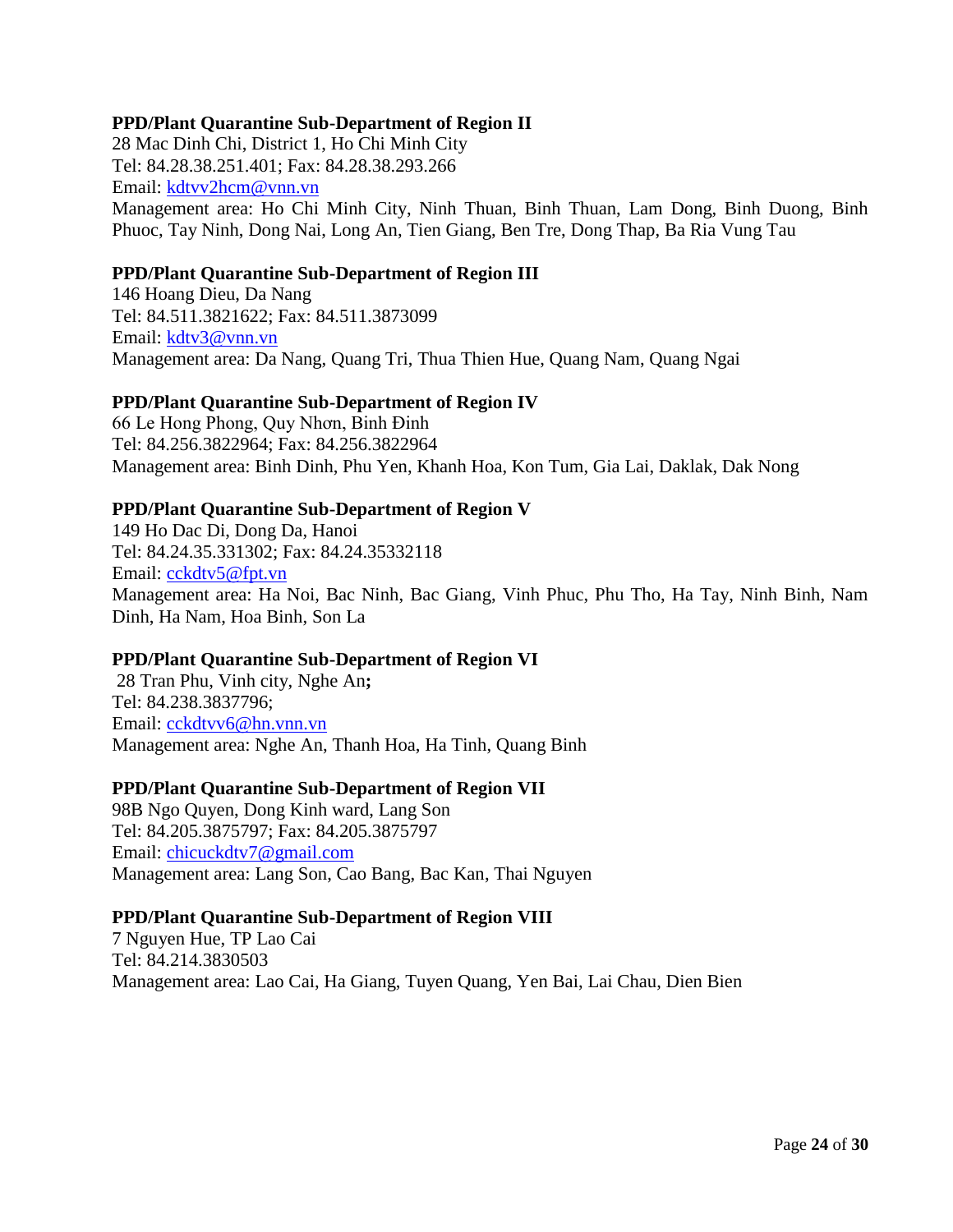## **PPD/Plant Quarantine Sub-Department of Region IX**

386B Cach Mang Thang 8, Can Tho Tel: 84.292.3826709; Fax : 84.292.3828408 Email: [kdtvv9@hcm.vnn.vn](mailto:kdtvv9@hcm.vnn.vn) Management area: Hau Giang, An Giang, Kien Giang, Ca Mau, Bac Lieu, Tra Vinh, Soc Trang, Vinh Long

## **Department of Animal Health /Regional Animal Health Office I**

Phuong Mai, Dong Da, Ha Noi Tel: 84.24.38686971; Fax: 84.24.38685390

## **Department of Animal Health /Regional Animal Health Office II**

23 Da Nang, Ngo Quyen District, Hai Phong Tel: 84.225.3836304; Fax: 84.225.3551698

#### **Department of Animal Health /Regional Animal Health Office III**

51 Nguyen Sinh Sac, Vinh City, Nghe An Tel: 84.238.3854390; Fax: 84.238.3584159

#### **Department of Animal Health /Regional Animal Health Office IV**

12 Tran Quy Cap, Hai Chau district, Da Nang Tel: 84.236.3887714

#### **Department of Animal Health /Regional Animal Health Office V**

Buon Ma Thuat, Dak Lak Tel: 84.262.3877795

## **Department of Animal Health /Regional Animal Health Office VI**

521/1 Hoang Van Thu, Tan Binh District, Ho Chi Minh City Tel: 84.28.39830722

#### **Department of Animal Health /Regional Animal Health Office VII**

88 Cach Mang Thang 8, Can Tho Tel: 84.292.3767048

#### **List of Food Safety Inspection Bodies assigned by MOH and MOIT (as of December 2017)**

| No. | <b>Institute</b>                                                                                                         | <b>Assigned</b><br>by MOH | <b>Assigned</b><br>by MOIT |
|-----|--------------------------------------------------------------------------------------------------------------------------|---------------------------|----------------------------|
|     | National Institute of Nutrition<br>48 Tang Bat Ho, Hanoi<br>Tel: (84-24) 3971 7090<br>Email: ninvietnam@viendinhduong.vn | X                         | X                          |
| 2   | National Institute for Food Control (NIFC)                                                                               | x                         | x                          |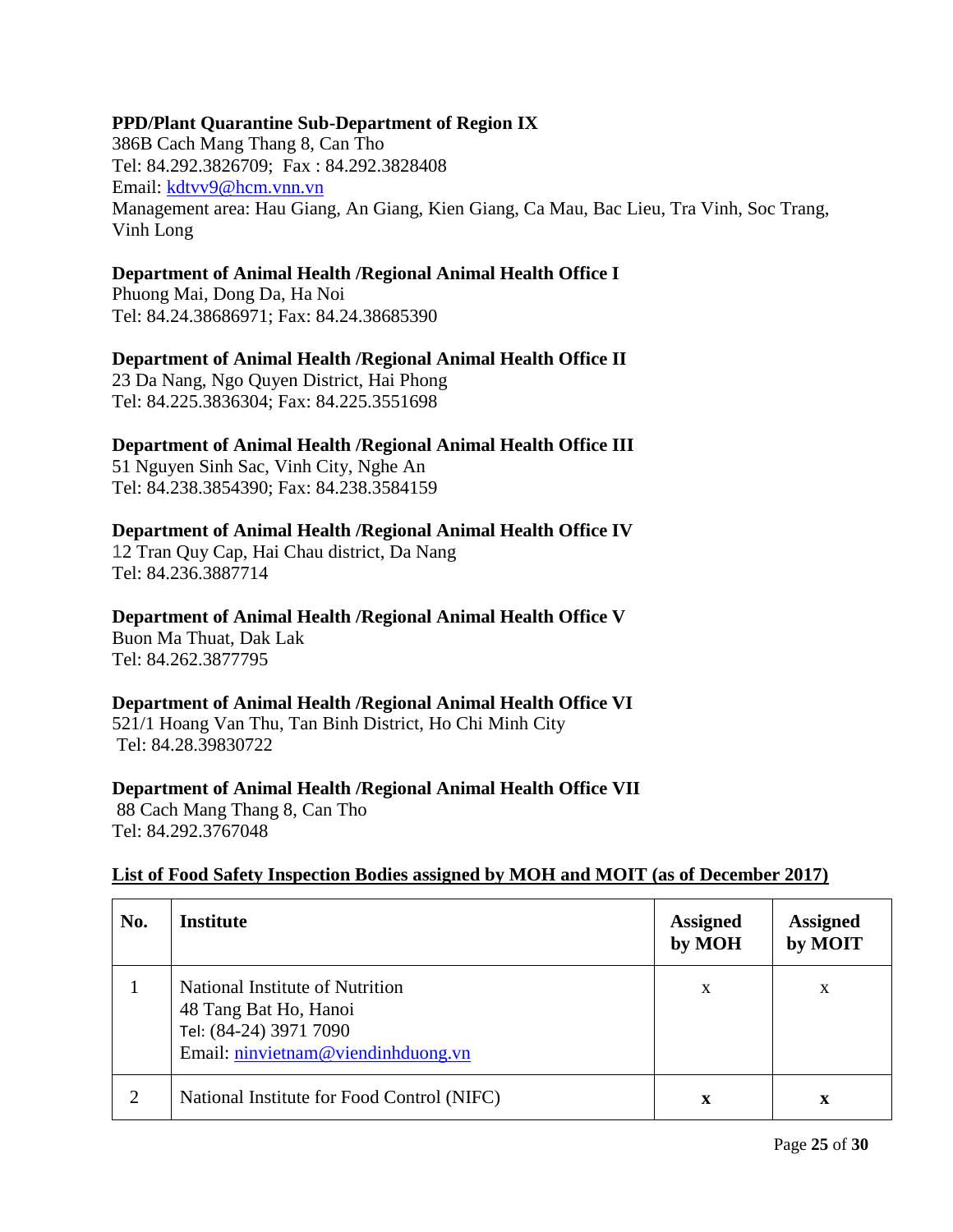| No.            | <b>Institute</b>                                                                                                                                                                            | <b>Assigned</b><br>by MOH | <b>Assigned</b><br>by MOIT |
|----------------|---------------------------------------------------------------------------------------------------------------------------------------------------------------------------------------------|---------------------------|----------------------------|
|                | 65 Pham Than Duat, Hanoi<br>Tel: (84-24) 3933 5741<br>Email: vienkiemnghiem@moh.gov.vn                                                                                                      |                           |                            |
| 3              | Pasteur Institute in Nha Trang<br>8-10 Tran Phu, Nha Trang City<br>Tel: (84-258) 3822 406<br>Email: info@ipn.org.vn                                                                         | $\mathbf X$               |                            |
| $\overline{4}$ | Pasteur Institute in Ho Chi Minh City<br>167 Pasteur, Ward 8, District 3, Ho Chi Minh City<br>Tel: (84-28) 3823 0352<br>Email: pasteur@pasteur-hcm.org.vn<br>Website: www.pasteurhcm.gov.vn | $\mathbf X$               |                            |
| 5              | Institute of Public Health in Ho Chi Minh City<br>159 Hung Phu, Ward 8, District 8, Ho Chi Minh City<br>Tel: (84-28) 3855 9503<br>Email: vienytcc@iph.org.vn                                | X                         | X                          |
| 6              | Quality Assurance and Testing Centre 1 (QUATEST1)<br>8 Hoang Quoc Viet, Hanoi<br>Tel: (84-24) 3836 1399<br>Email: contact@quatest1.com.vn                                                   | X                         | X                          |
| 7              | Quality Assurance and Testing Centre 2 (QUATEST2)<br>02 Ngo Quyen, Da Nang<br>Tel: (84-23) 6383 3009<br>Email: quatest2@quatest2.com.vn                                                     | $\mathbf X$               | X                          |
| 8              | Quality Assurance and Testing Centre 3 (QUATEST3)<br>49 Pasteur street, District 1, Ho Chi Minh City<br>Tel: (84-28) 3829 4274<br>Email: info@quatest3.com.vn                               | X                         | X                          |
| 9              | Hai Phong Preventive Medicine Centre<br>21 Le Dai Hanh street, Minh Khai, Hong Bang, Hai Phong<br>city, Vietnam<br>Tel: (84-22) 5382 1247                                                   | X                         | X                          |
| 10             | Da Nang Preventive Medicine Centre                                                                                                                                                          | X                         | X                          |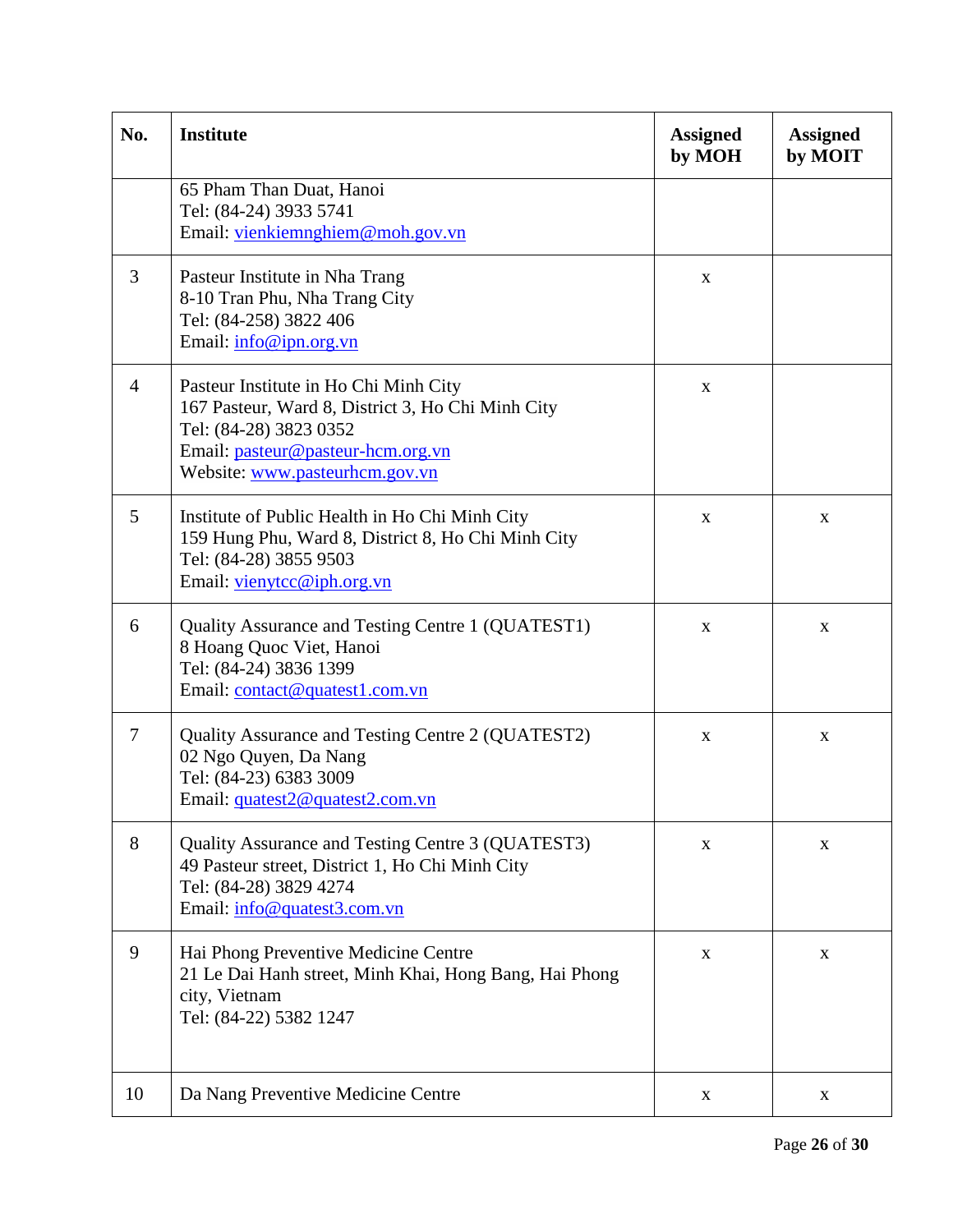| No. | <b>Institute</b>                                                                                                                                                                     | <b>Assigned</b><br>by MOH | <b>Assigned</b><br>by MOIT |
|-----|--------------------------------------------------------------------------------------------------------------------------------------------------------------------------------------|---------------------------|----------------------------|
|     | 315 Phan Chu Trinh street, Hai Chau, Da Nang City Tel:<br>$(84-23)$ 6382 1469<br>Email: khoaxetnghiemnk@gmail.com                                                                    |                           |                            |
| 11  | Ho Chi Minh City Branch of Vinacontrol<br>80 Ba Huyen Thanh Quan, District 3, Ho Chi Minh City<br>Tel: (84-28) 3931 6323<br>Email: vinahochiminh@vinacontrol.com.vn                  | $\mathbf{X}$              | $\mathbf{X}$               |
| 12  | Quang Tri Preventive Medicine Centre<br>Hoang Dieu street, Dong Ha city, Quang Tri Province<br>Tel: (84-233) 852 582                                                                 |                           | X                          |
| 13  | VinaControl Certification Joint Stock Company<br>54 Tran Nhan Tong street, Hanoi<br>Tel: (84-24) 3943 3840                                                                           |                           | X                          |
| 14  | Tay Ninh Preventive Medicine Centre<br>628 Lane 30/4, Block 1, Ward 3, Tay Ninh town, Tay Ninh<br>Tel: (84-276) 3822 474                                                             | $\mathbf{X}$              |                            |
| 15  | Tay Nguyen Institute of Hygiene and Epidemiology<br>34 Pham Hung, Tan An, Buon Ma Thuot, Dak Lak<br>Tel: (84-262) 366 3979<br>Email: info@tihe.org.vn<br>Website: http://tihe.org.vn | $\mathbf X$               |                            |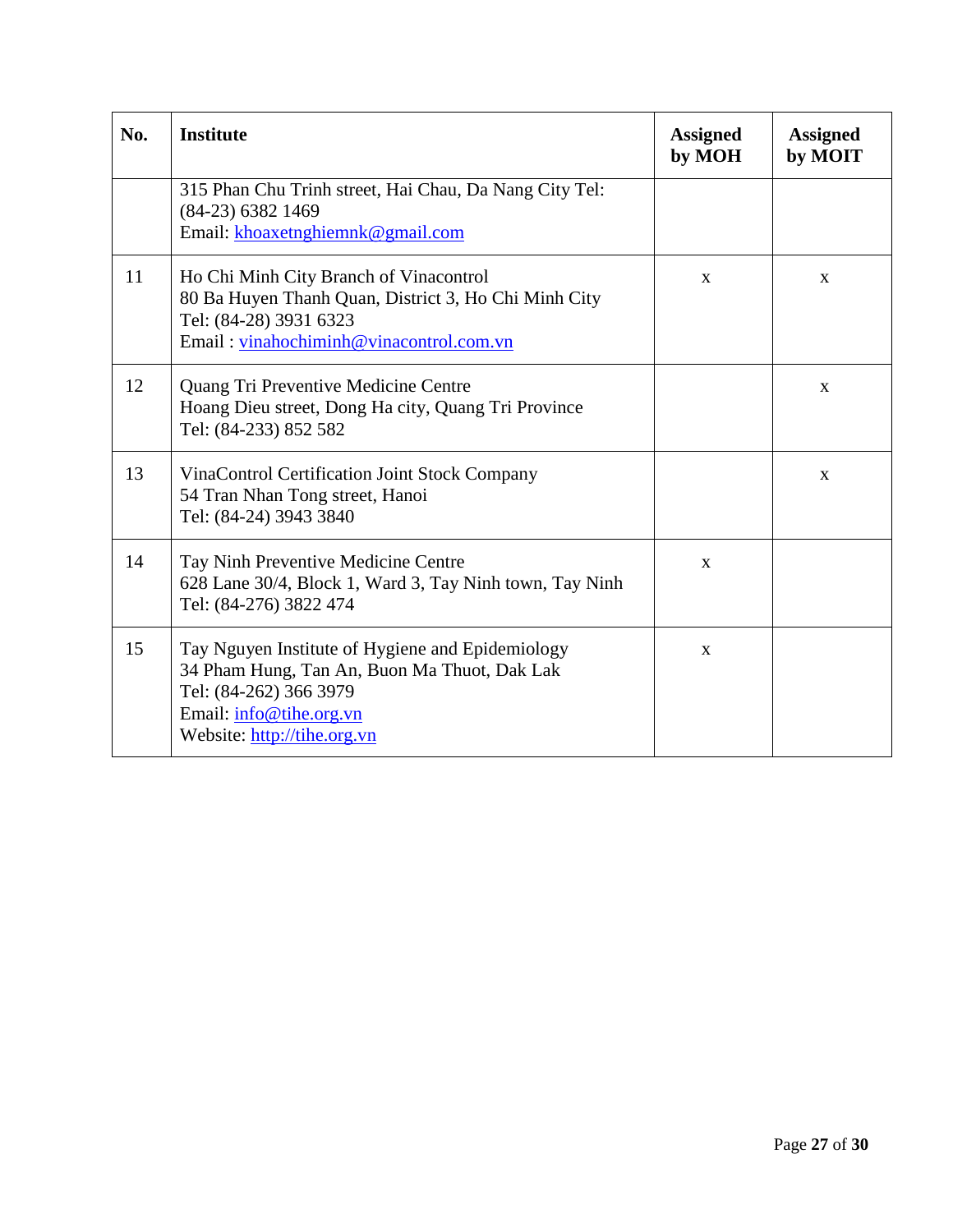## <span id="page-27-0"></span>**APPENDIX – STATISTICS**

## <span id="page-27-1"></span>**Table A: Key Trade and Demographic Information in 2016**

| Agricultural Imports From All Countries (\$Mil) / U.S. Market Share (%) - (Global<br>Trade Atlas)                        | \$22,920 million/<br>11.6%         |
|--------------------------------------------------------------------------------------------------------------------------|------------------------------------|
| Consumer Oriented Agricultural Food Imports From All Countries (\$Mil) / U.S.<br>Market Share (%) - (Global Trade Atlas) | \$12,742 million/<br>6.5%          |
| Edible Fishery Imports From All Countries (\$Mil) / U.S. Market Share (%) - (Global<br>Trade Atlas)                      | \$5,279 million/<br>1.9%           |
| Total Population (Millions) / Annual Growth Rate $% (GSO)$                                                               | 92.7 million/<br>1.07%             |
| Urban Population (Millions) / Annual Growth Rate $(\%)$ (GSO)                                                            | 32 million/ 34.5%                  |
| Number of Major Metropolitan Areas                                                                                       | 5                                  |
| Size of the Middle Class (Millions) / Growth Rate (%)                                                                    | 33 million/<br>12.9% <sup>21</sup> |
| Per Capita Gross Domestic Product (U.S. Dollars) (World Bank)                                                            | \$2,107                            |
| Unemployment Rate $(\%)$ (in urban areas) (GSO)                                                                          | 3.23%                              |
| Per Capita Food Expenditures (U.S. Dollars) (GSO)                                                                        | 280                                |
| Percent of Female Population Employed $(GSO)^{22}$                                                                       | 55%                                |
| Exchange Rate (US\$1 = X.X local currency) As of November 201, by Vietcombank                                            | US\$ $1 = VND$<br>22,675           |

<sup>&</sup>lt;sup>21</sup> [BCG Perspective Research estimates for Vietnam in 2020](https://www.bcgperspectives.com/content/articles/consumer_insight_growth_vietnam_myanmar_southeast_asia_new_growth_frontier/?chapter=2#chapter2)

 $^{22}$  Percent against total number of women (15 years old or above)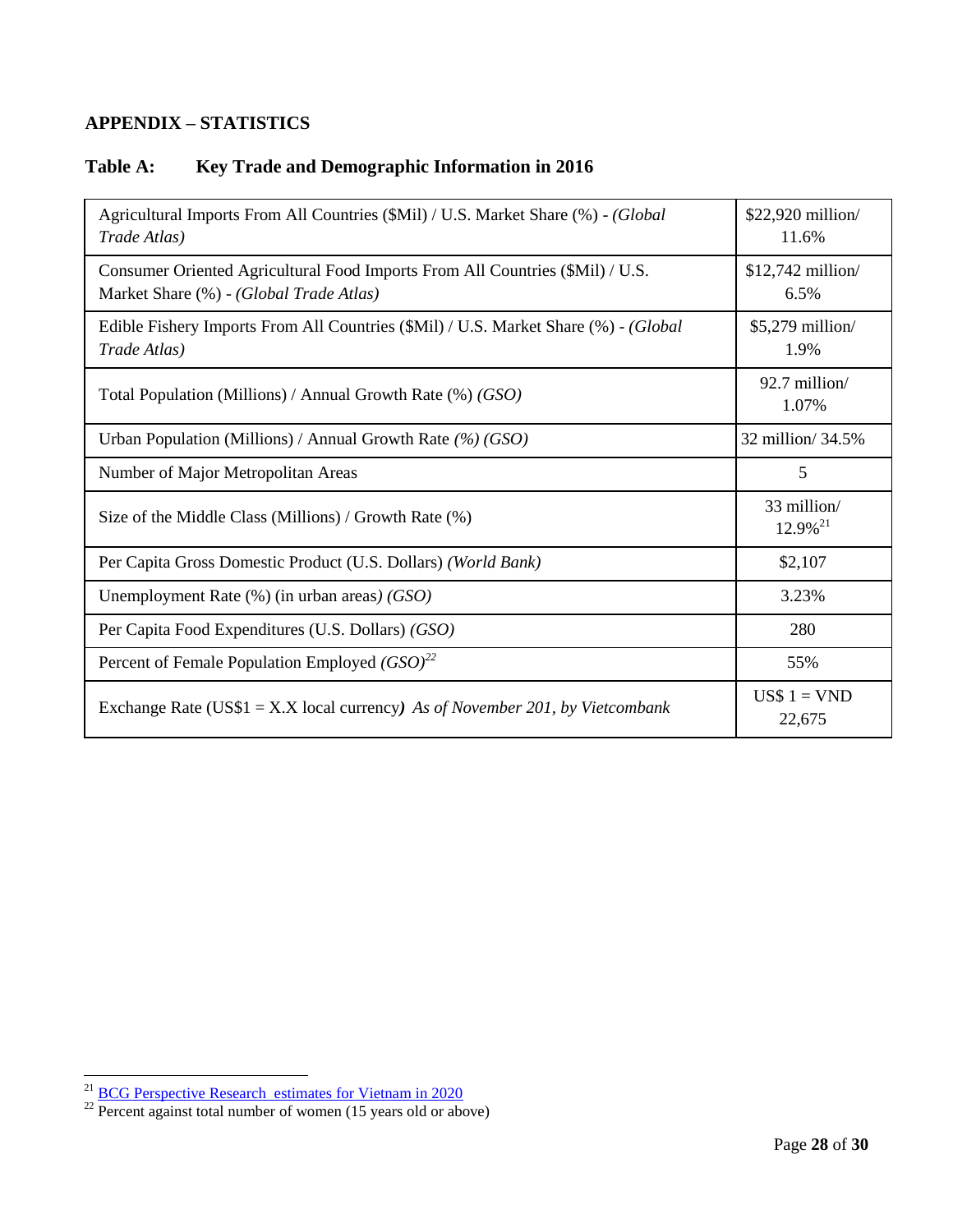<span id="page-28-0"></span>

|                                        | <b>World exports to Vietnam</b> |            |            |         | <b>U.S. exports to Vietnam</b> |         | <b>U.S. market share</b> |       |       |
|----------------------------------------|---------------------------------|------------|------------|---------|--------------------------------|---------|--------------------------|-------|-------|
| Calendar year                          | 2014                            | 2015       | 2016       | 2014    | 2015                           | 2016    | 2014                     | 2015  | 2016  |
| <b>Consumer-oriented Total</b>         | 10,593,294                      | 11,831,045 | 12,472,730 | 887,042 | 765,029                        | 815,998 | 8.4 %                    | 6.5 % | 6.5%  |
| Beef & beef products                   | 2,419,868                       | 2,303,860  | 2,203,416  | 22,137  | 32,265                         | 39,906  | 0.9%                     | 1.4%  | 1.8%  |
| Pork & pork products                   | 130,334                         | 118,399    | 64,632     | 2,223   | 3,824                          | 4,948   | 1.7%                     | 3.2%  | 7.7%  |
| Poultry meat & prods (ex. Eggs)        | 699,204                         | 897,319    | 602,160    | 71,674  | 83,603                         | 79,491  | 10.3%                    | 9.3%  | 13.2% |
| Meat products NESOI                    | 439,015                         | 879,947    | 556,614    | 156     | 188                            | 1,932   | 0.0%                     | 0.0%  | 0.3%  |
| Eggs and products                      | 11,745                          | 9,353      | 7,793      | 1,221   | 285                            | 451     | 10.4%                    | 3.0%  | 5.8%  |
| Dairy products (ex. Cheese)            | 694,107                         | 561,902    | 469,302    | 263,684 | 168,347                        | 119,666 | 38.0%                    | 30.0% | 25.5% |
| Fresh fruit                            | 968,270                         | 1,199,313  | 1,409,349  | 91,080  | 58,955                         | 66,933  | 9.4%                     | 4.9%  | 4.7%  |
| Processed fruit & vegetables           | 1,001,827                       | 1,193,655  | 1,282,143  | 29,819  | 30,062                         | 33,315  | 3.0%                     | 2.5%  | 2.6%  |
| Fruit & vegetable juices               | 11,308                          | 14,437     | 20,145     | 1,561   | 1,150                          | 1,193   | 13.8%                    | 8.0%  | 5.9%  |
| Tree nuts                              | 1,345,716                       | 1,548,097  | 2,433,735  | 286,000 | 272,301                        | 331,262 | 21.3%                    | 17.6% | 13.6% |
| Chocolate & cocoa products             | 43,579                          | 42,965     | 57,652     | 7,981   | 6,703                          | 12,997  | 18.3%                    | 15.6% | 22.5% |
| <b>Snack foods NESOI</b>               | 179,294                         | 175,097    | 212,514    | 6,739   | 5,210                          | 8,461   | 3.8%                     | 3.0%  | 4.0%  |
| <b>Breakfast cereals</b>               | 9,322                           | 8,208      | 9,055      | 216     | 189                            | 198     | 2.3%                     | 2.3%  | 2.2%  |
| Condiments & sauces                    | 35,021                          | 50,175     | 59,555     | 1,289   | 1,699                          | 1,439   | 3.7%                     | 3.4%  | 2.4%  |
| Prepared food                          | 509,151                         | 495,854    | 583,054    | 51,939  | 37,376                         | 46,351  | 10.2%                    | 7.5%  | 7.9%  |
| Wine                                   | 111,378                         | 124,217    | 90,530     | 20,906  | 12,463                         | 9,985   | 18.8%                    | 10.0% | 11.0% |
| Beer                                   | 35,400                          | 45,539     | 25,883     | 965     | 1,835                          | 717     | 2.7%                     | 4.0%  | 2.8%  |
| Non-alcoholic beverages (ex. Juices)   | 295,244                         | 384,635    | 440,956    | 18,379  | 42,477                         | 47,418  | 6.2%                     | 11.0% | 10.8% |
| Pet food                               | 30,247                          | 41,246     | 26,524     | 92      | 104                            | 218     | 0.3%                     | 0.3%  | 0.8%  |
| Other consumer-oriented products       | 16,071                          | 15,667     | 16,543     | 265     | 561                            | 942     | 1.6%                     | 3.6%  | 5.7%  |
| <b>Fish and seafood products Total</b> | 4,628,930                       | 4,319,528  | 5,279,573  | 103,878 | 111,399                        | 101,180 | 2.2%                     | 2.6%  | 1.9%  |

## **Table B: Consumer Food and Edible Fishery Product Imports (value in thousand US\$)**

Source: Global Trade Atlas, U.S. Census Bureau Trade Data